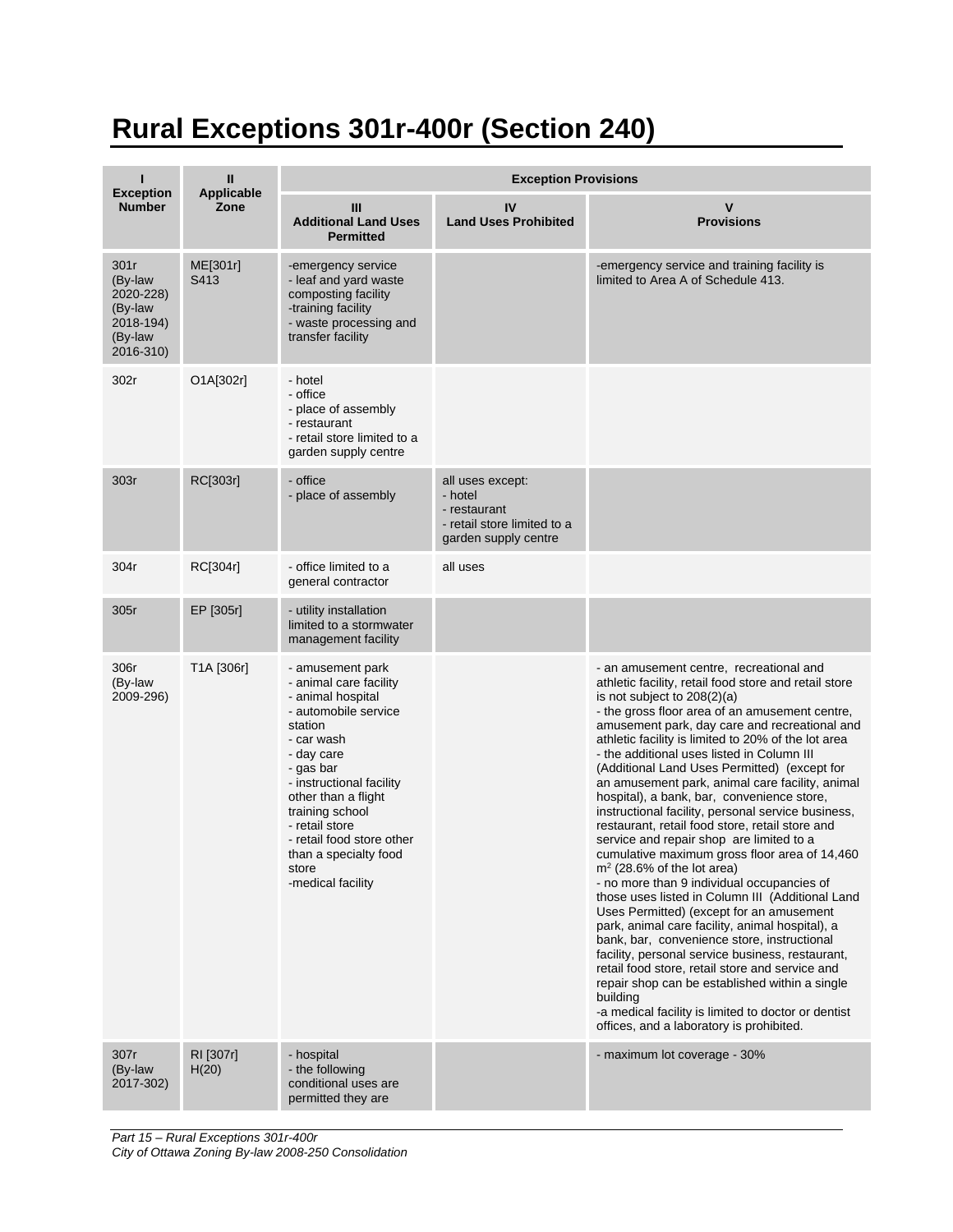| <b>Exception</b>             | Ш                         | <b>Exception Provisions</b>                                                                                                                                                                                                                                                                                                                                                                                                                                                                                                                                                        |                                                                                      |                                                                                                                                                           |  |
|------------------------------|---------------------------|------------------------------------------------------------------------------------------------------------------------------------------------------------------------------------------------------------------------------------------------------------------------------------------------------------------------------------------------------------------------------------------------------------------------------------------------------------------------------------------------------------------------------------------------------------------------------------|--------------------------------------------------------------------------------------|-----------------------------------------------------------------------------------------------------------------------------------------------------------|--|
| <b>Number</b>                | <b>Applicable</b><br>Zone | Ш<br><b>Additional Land Uses</b><br><b>Permitted</b>                                                                                                                                                                                                                                                                                                                                                                                                                                                                                                                               | IV<br><b>Land Uses Prohibited</b>                                                    | v<br><b>Provisions</b>                                                                                                                                    |  |
|                              |                           | ancillary to and located<br>on the same lot as a<br>permitted in the RI[307r]<br>H(20) zone and that<br>they do not occupy a<br>cumulative total gross<br>floor area in excess of<br>10% of the gross floor<br>area occupied by uses<br>permitted in the RI[307r]<br>$H(20)$ zone:<br>- bank<br>- bank machine<br>- bar<br>- convenience store<br>- medical facility<br>-payday loan<br>establishment<br>- personal service<br>business<br>- research and<br>development centre<br>- restaurant, full service<br>- restaurant, take-out<br>- retail store<br>- technology industry |                                                                                      |                                                                                                                                                           |  |
| 308r                         | V1E[308r]                 |                                                                                                                                                                                                                                                                                                                                                                                                                                                                                                                                                                                    |                                                                                      | - the subject lands are exempt from the<br>provisions of Section 58(1) & (2) pertaining to<br>the Flood Plain Overlay                                     |  |
| 309r<br>(By-law<br>2011-124) | V1C[309r]                 | - agricultural use<br>-equestrian<br>establishment<br>- park                                                                                                                                                                                                                                                                                                                                                                                                                                                                                                                       |                                                                                      | -the provisions of Table 211, column II<br>(Applicable Zones) apply<br>-minimum lot area for agricultural use or<br>equestrian establishment: 15 hectares |  |
| 310r                         | O1[310r]                  | - agricultural use                                                                                                                                                                                                                                                                                                                                                                                                                                                                                                                                                                 |                                                                                      |                                                                                                                                                           |  |
| 311r<br>(By-law<br>2014-189) | VM[311r]                  | the following uses are<br>only permitted:<br>- daycare<br>- detached dwelling<br>- duplex dwelling<br>- dwelling unit<br>- group home<br>- home-based business<br>- home-based daycare<br>- instructional facility<br>- linked-detached<br>dwelling<br>- office<br>- park<br>- personal service<br>business<br>- secondary dwelling<br>unit<br>- semi-detached<br>dwelling<br>- service or repair shop<br>- three-unit dwelling<br>- warehouse                                                                                                                                     | all uses except those<br>listed in Column III<br>(Additional Land Uses<br>Permitted) | - a warehouse will be limited to 420m <sup>2</sup>                                                                                                        |  |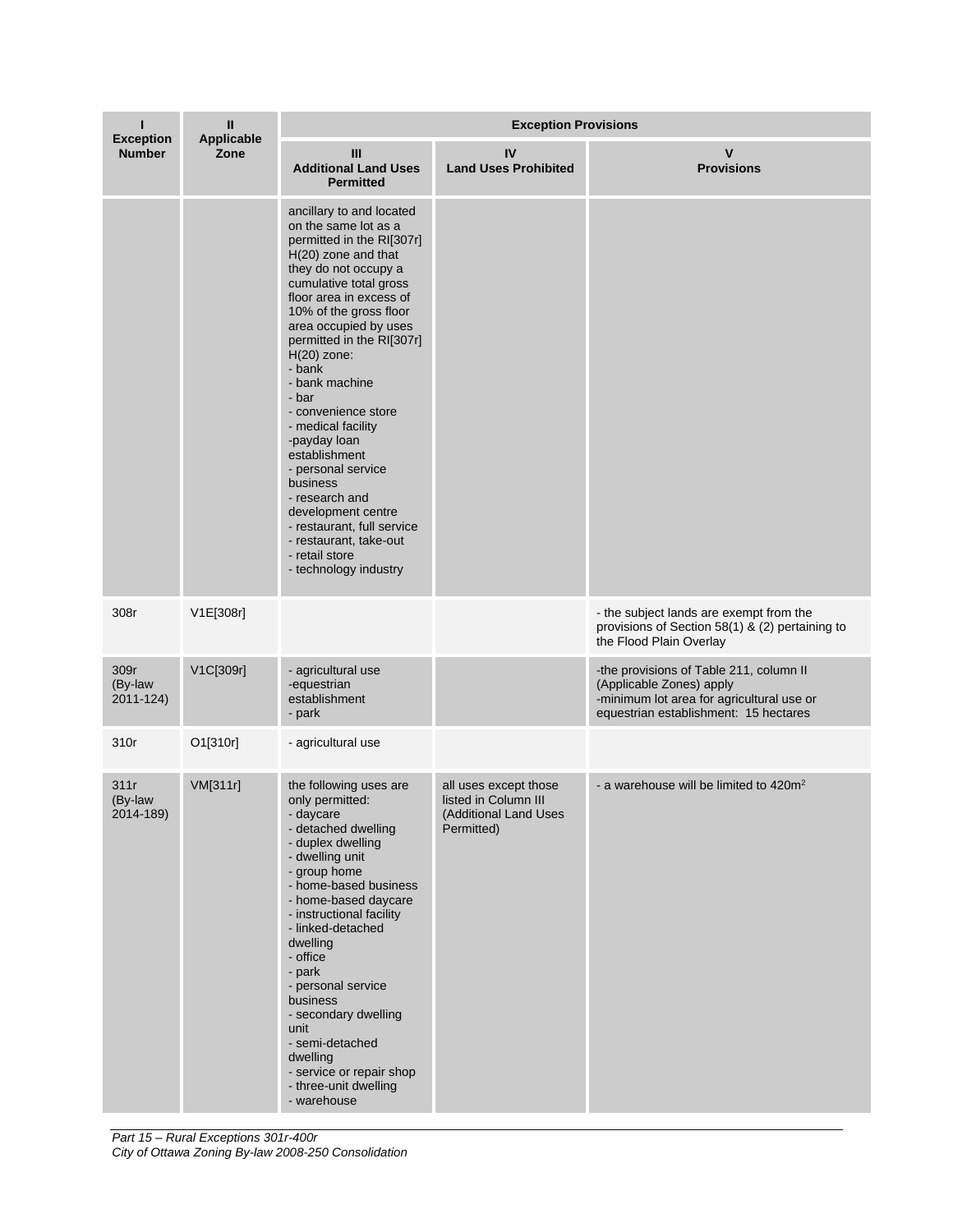| <b>Exception</b>                                                                                                                                    | Ш<br><b>Applicable</b> | <b>Exception Provisions</b>                                                                                                                                                                                          |                                                                                                                                                                                                                                                                                                            |                                                                                                                                                                                                                                                                                                                                                                                                                                                                                                                                                                                                                                                                                                                                                                                                                                   |  |
|-----------------------------------------------------------------------------------------------------------------------------------------------------|------------------------|----------------------------------------------------------------------------------------------------------------------------------------------------------------------------------------------------------------------|------------------------------------------------------------------------------------------------------------------------------------------------------------------------------------------------------------------------------------------------------------------------------------------------------------|-----------------------------------------------------------------------------------------------------------------------------------------------------------------------------------------------------------------------------------------------------------------------------------------------------------------------------------------------------------------------------------------------------------------------------------------------------------------------------------------------------------------------------------------------------------------------------------------------------------------------------------------------------------------------------------------------------------------------------------------------------------------------------------------------------------------------------------|--|
| <b>Number</b>                                                                                                                                       | Zone                   | III<br><b>Additional Land Uses</b><br><b>Permitted</b>                                                                                                                                                               | IV<br><b>Land Uses Prohibited</b>                                                                                                                                                                                                                                                                          | $\mathsf{v}$<br><b>Provisions</b>                                                                                                                                                                                                                                                                                                                                                                                                                                                                                                                                                                                                                                                                                                                                                                                                 |  |
| 312r                                                                                                                                                | RC[312r]               |                                                                                                                                                                                                                      | - amusement centre<br>- amusement park<br>- campground                                                                                                                                                                                                                                                     |                                                                                                                                                                                                                                                                                                                                                                                                                                                                                                                                                                                                                                                                                                                                                                                                                                   |  |
| 313r                                                                                                                                                | RC[313r]               | the following uses are<br>only permitted:<br>- animal care<br>establishment<br>- animal hospital<br>- artist studio<br>- detached dwelling<br>- dwelling unit<br>- office<br>- recreational and<br>athletic facility | all uses except those<br>listed in Column III<br>(Additional Land Uses<br>Permitted)                                                                                                                                                                                                                       |                                                                                                                                                                                                                                                                                                                                                                                                                                                                                                                                                                                                                                                                                                                                                                                                                                   |  |
| 314r                                                                                                                                                | VM7[314r]              | - building and lumber<br>outlet dealer                                                                                                                                                                               |                                                                                                                                                                                                                                                                                                            |                                                                                                                                                                                                                                                                                                                                                                                                                                                                                                                                                                                                                                                                                                                                                                                                                                   |  |
| 315r                                                                                                                                                | O1[315]-h              | - active recreation<br>- restaurant within a<br>building used mainly for<br>active recreation                                                                                                                        |                                                                                                                                                                                                                                                                                                            | - active recreation means facilities for amateur<br>community events and teams that require<br>infrastructure such as playing fields<br>(soccer/baseball), swimming pool facility or<br>other such prepared playing surfaces<br>(arena/tennis court), temporary or permanent<br>buildings, for the purposes of active recreation<br>and does not include paintball and outdoor<br>motorized sports such as go cart racing<br>- the following requirements must be met before<br>the removal of the "h" symbol:<br>i) the design and approval of a septic system<br>that will accommodate the development for the<br>block and will have no level of unacceptable<br>impact on the subdivision<br>ii) the width of the maintenance easement for<br>the McEvoy Municipal Drain must be approved<br>OMB Decision Issued May 15, 2008 |  |
| 316r                                                                                                                                                | $V1$ [316r]            |                                                                                                                                                                                                                      |                                                                                                                                                                                                                                                                                                            | - minimum lot area of 2000 m <sup>2</sup><br>- maximum lot coverage of 25%<br>- a 15 metre no touch area measured from the<br>established top of bank of the Shields Creek<br>Municipal Drain, is required except that a septic<br>system, including mantle, must be at least 30<br>metres from the centreline of the drain<br>OMB Decision Issued May 15, 2008                                                                                                                                                                                                                                                                                                                                                                                                                                                                   |  |
| 317r<br>(By-law<br>2018-206)<br>(By-law<br>2014-189)<br>(By-law<br>2012-334)<br>(By-law<br>2010-373)<br>(OMB<br>Order, File<br>No:<br>PL060527<br>& | VM3[317r]-h            |                                                                                                                                                                                                                      | - apartment dwelling,<br>low rise<br>- bed and breakfast<br>- detached dwelling<br>- duplex dwelling<br>-dwelling unit<br>- home-based business<br>- home-based daycare<br>- linked-detached<br>dwelling<br>- townhouse dwelling<br>- residential care facility<br>- retirement home<br>- retirement home, | - the following requirements must be met before<br>the removal of the "h" symbol:<br>i) the design and approval of a septic system<br>that will accommodate the development for the<br>block and will have no level of unacceptable<br>impact on the subdivision<br>ii) the width of the maintenance easement for<br>the McEvoy Municipal Drain must be approved<br>OMB Decision Issued May 15, 2008<br>- the maximum building height is 10.7 metres<br>- On land zoned VM3[317r] the following<br>requirements must be met before the removal                                                                                                                                                                                                                                                                                    |  |

*Part 15 – Rural Exceptions 301r-400r City of Ottawa Zoning By-law 2008-250 Consolidation*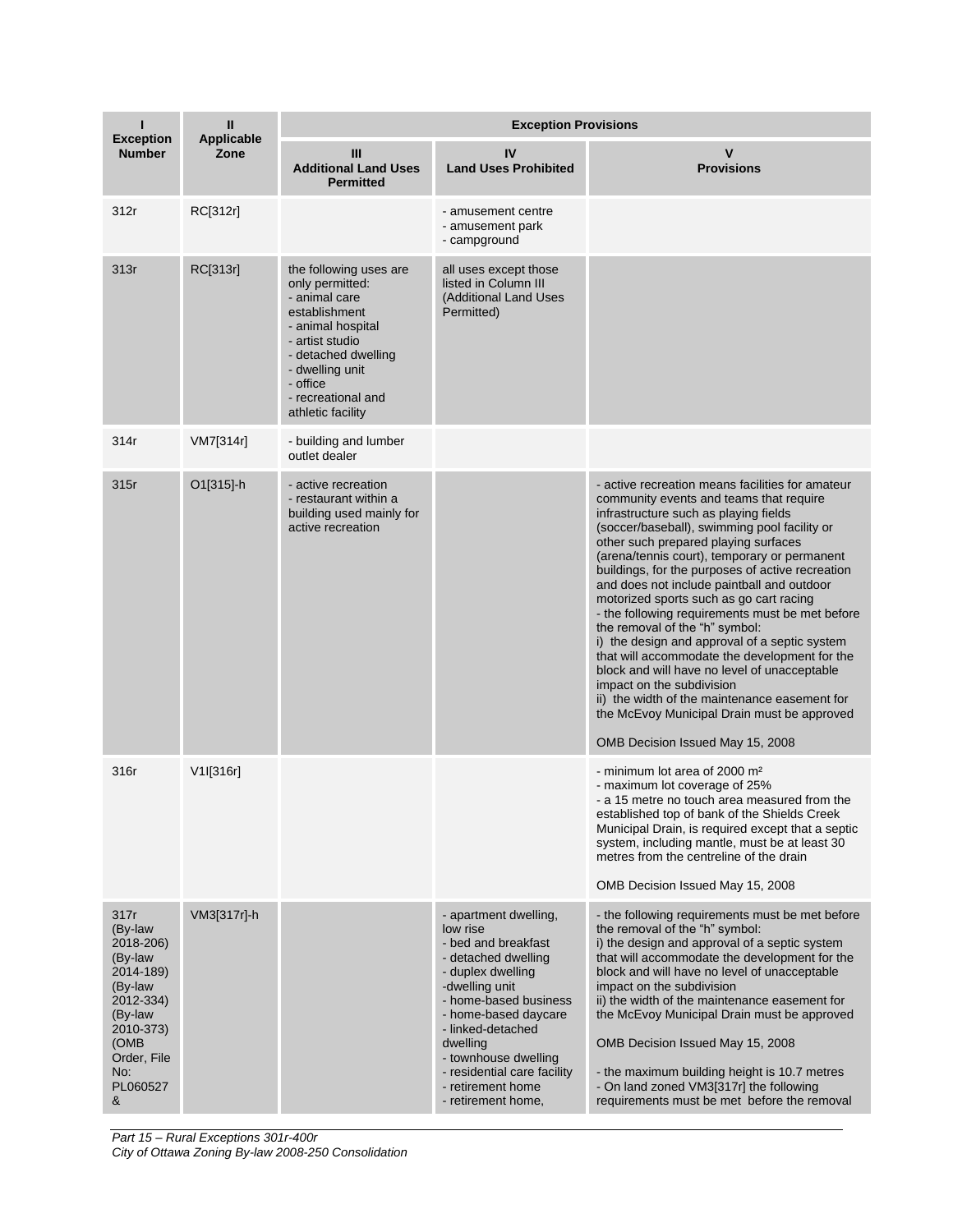|                                                                                                                | $\mathbf{I}$<br><b>Applicable</b> | <b>Exception Provisions</b>                          |                                                                                                                                            |                                                                                                                                                                                                                                                                                                                                                                                                                                                                                                                                                                                                                                                                                                                                                                                                                                                                         |  |
|----------------------------------------------------------------------------------------------------------------|-----------------------------------|------------------------------------------------------|--------------------------------------------------------------------------------------------------------------------------------------------|-------------------------------------------------------------------------------------------------------------------------------------------------------------------------------------------------------------------------------------------------------------------------------------------------------------------------------------------------------------------------------------------------------------------------------------------------------------------------------------------------------------------------------------------------------------------------------------------------------------------------------------------------------------------------------------------------------------------------------------------------------------------------------------------------------------------------------------------------------------------------|--|
| <b>Exception</b><br><b>Number</b>                                                                              | Zone                              | Ш<br><b>Additional Land Uses</b><br><b>Permitted</b> | IV<br><b>Land Uses Prohibited</b>                                                                                                          | v<br><b>Provisions</b>                                                                                                                                                                                                                                                                                                                                                                                                                                                                                                                                                                                                                                                                                                                                                                                                                                                  |  |
| PL031324<br>issued<br>Sept. 25,<br>2009)                                                                       |                                   |                                                      | converted<br>- rooming house<br>- secondary dwelling<br>unit<br>- semi-detached<br>dwelling<br>- stacked dwelling<br>- three-unit dwelling | of a holding "h" symbol:<br>- It having been demonstrated that a nitrate<br>assessment has been carried out which<br>demonstrates that nitrate impact from<br>development on the lands for which the<br>application to lift the holding zone has been<br>made, using the reasonable use guidelines<br>provided by Procedure B-7 (subject to the<br>proviso that the guidelines shall also apply for<br>wastewater treatment volumes of less than<br>10,000 litres per day), is no greater than 2.5<br>mg/l or the limit established by the local office of<br>the Ministry of the Environment, whichever is<br>greater and that the appropriate permit or<br>Certificate of Approval has been obtained for<br>the proposed development; and<br>- it having been demonstrated that there will be<br>one legal entity responsible for the wastewater<br>treatment system. |  |
| 318r<br>(By-law<br>2008-450)                                                                                   | RR2[318r]                         |                                                      |                                                                                                                                            | - minimum lot width: 43.0m<br>- minimum lot area: 0.59h                                                                                                                                                                                                                                                                                                                                                                                                                                                                                                                                                                                                                                                                                                                                                                                                                 |  |
| 319r<br>(By-law<br>2009-35)                                                                                    | AG[319r]                          |                                                      |                                                                                                                                            | -minimum lot width: 24m                                                                                                                                                                                                                                                                                                                                                                                                                                                                                                                                                                                                                                                                                                                                                                                                                                                 |  |
| 320r<br>(By-law<br>2008-457)                                                                                   | VII[320r]                         |                                                      |                                                                                                                                            | - the maximum permitted gross floor area of an<br>accessory building is $101 \text{m}^2$                                                                                                                                                                                                                                                                                                                                                                                                                                                                                                                                                                                                                                                                                                                                                                                |  |
| 321r<br>(By-law<br>2008-452)                                                                                   | VIE[321r]                         | - school                                             |                                                                                                                                            | - the school use is restricted to the principal<br>building as it exists on December 10, 2008<br>- the maximum permitted number of students:<br>24                                                                                                                                                                                                                                                                                                                                                                                                                                                                                                                                                                                                                                                                                                                      |  |
| 322r<br>(By-law<br>2020-351)<br>(By-law<br>2009-114)<br>(By-law<br>2009-19)                                    | multiple                          | - warehouse                                          |                                                                                                                                            |                                                                                                                                                                                                                                                                                                                                                                                                                                                                                                                                                                                                                                                                                                                                                                                                                                                                         |  |
| 323r<br>(By-law<br>$2009-18$                                                                                   | RR2[323r]                         |                                                      |                                                                                                                                            | - minimum lot width for 100, 114, 214 and 228<br>Blackberry Way: 40 m<br>- minimum lot area for 101 and 115 Blackberry<br>Wav: 7900 m <sup>2</sup>                                                                                                                                                                                                                                                                                                                                                                                                                                                                                                                                                                                                                                                                                                                      |  |
| 324r<br>(By-law<br>2010-373)<br>(OMB<br>Order, File<br>No:<br>PL060527<br>&<br>PL031324<br>issued<br>Sept. 25, |                                   |                                                      |                                                                                                                                            |                                                                                                                                                                                                                                                                                                                                                                                                                                                                                                                                                                                                                                                                                                                                                                                                                                                                         |  |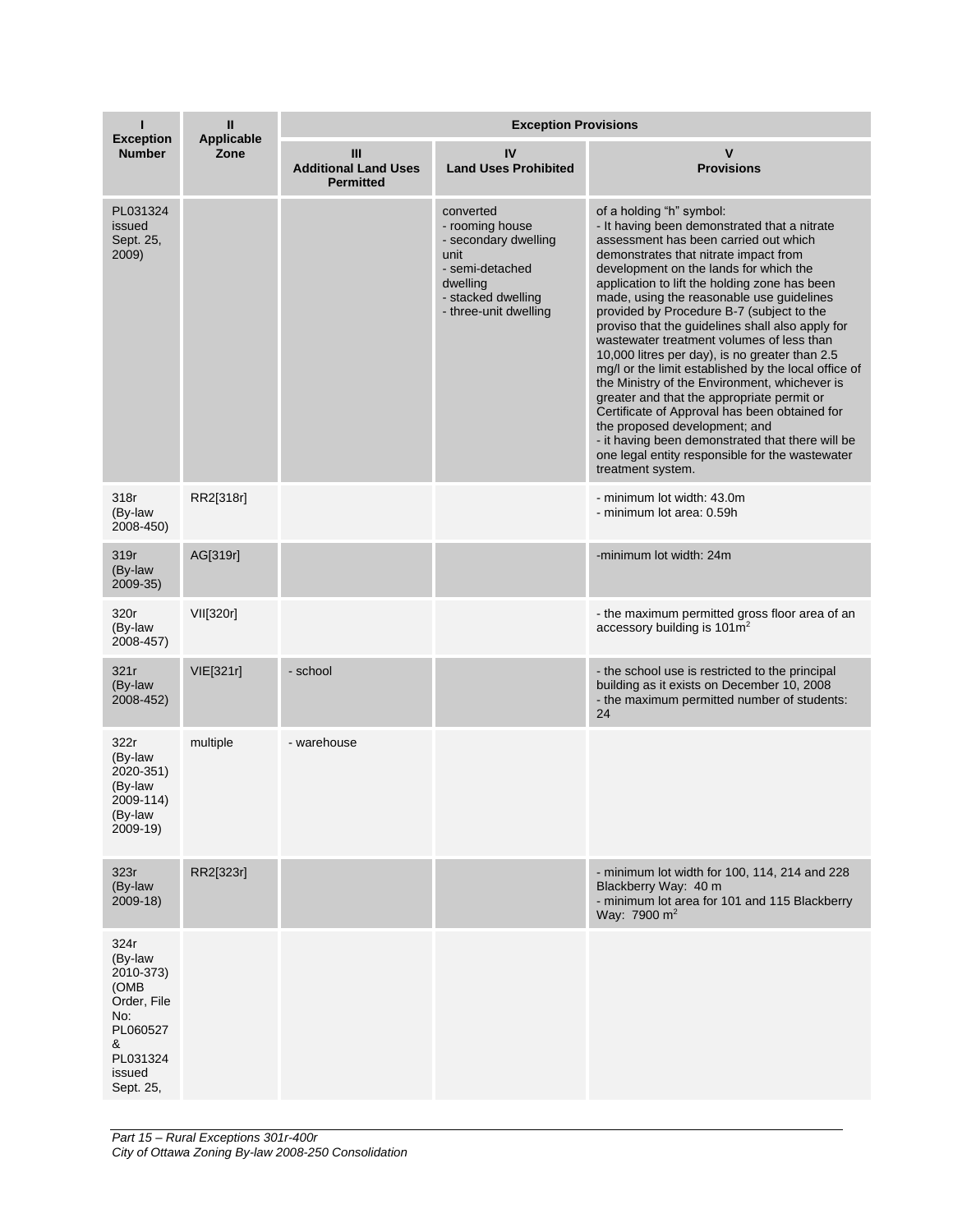|                                                                              | Ш<br>Applicable            | <b>Exception Provisions</b>                          |                                   |                                                                                                                                                                                                                      |  |
|------------------------------------------------------------------------------|----------------------------|------------------------------------------------------|-----------------------------------|----------------------------------------------------------------------------------------------------------------------------------------------------------------------------------------------------------------------|--|
| <b>Exception</b><br><b>Number</b>                                            | Zone                       | Ш<br><b>Additional Land Uses</b><br><b>Permitted</b> | IV<br><b>Land Uses Prohibited</b> | v<br><b>Provisions</b>                                                                                                                                                                                               |  |
| 2009)                                                                        |                            |                                                      |                                   |                                                                                                                                                                                                                      |  |
| 325r                                                                         | Reserved for<br>future use |                                                      |                                   |                                                                                                                                                                                                                      |  |
| 326r<br>(By-law<br>2021-218)<br>(By-law<br>2012-343)<br>(By-law<br>2009-112) | Reserved for<br>future use |                                                      |                                   |                                                                                                                                                                                                                      |  |
| 327r<br>(OMB<br>Order,<br>File#<br>PL080959<br>issued<br>May 20,<br>2009     | RR2[327r]                  |                                                      |                                   | - minimum lot area: $7000 \text{ m}^2$<br>- minimum lot width: 45 m<br>- minimum rear yard setback: 7.5 m<br>- minimum interior side yard setback: 4.5 m                                                             |  |
| 328r<br>(OMB<br>Order,<br>File#<br>PL080959<br>issued<br>May 20,<br>2009     | RU[328r]                   |                                                      |                                   | - minimum interior side yard setback: 4 m                                                                                                                                                                            |  |
| 329r<br>(OMB<br>Order,<br>File#<br>PL080959<br>issued<br>May 20,<br>2009     | RR3[329r]                  |                                                      |                                   | - minimum rear yard setback: 7.5 m<br>- minimum interior side yard setback: 4 m                                                                                                                                      |  |
| 330r<br>(OMB<br>Order,<br>File#<br>PL080959<br>issued<br>May 20,<br>2009     | RR2[330r]                  |                                                      |                                   | - minimum rear yard setback: 7.5 m<br>- minimum interior side yard setback: 4 m<br>- all buildings and structures are subject to the<br>setbacks indicated in Section 72 - Setback from<br>the Trans Canada Pipeline |  |
| 331r<br>(OMB<br>Order,<br>File#<br>PL080959<br>issued<br>May 20,<br>2009     | RR2[331r]                  |                                                      |                                   | - minimum rear yard setback: 7.5 m                                                                                                                                                                                   |  |
| 332r<br>(OMB<br>Order,                                                       | RU[332r]                   |                                                      |                                   | - minimum interior side yard setback: 4 m                                                                                                                                                                            |  |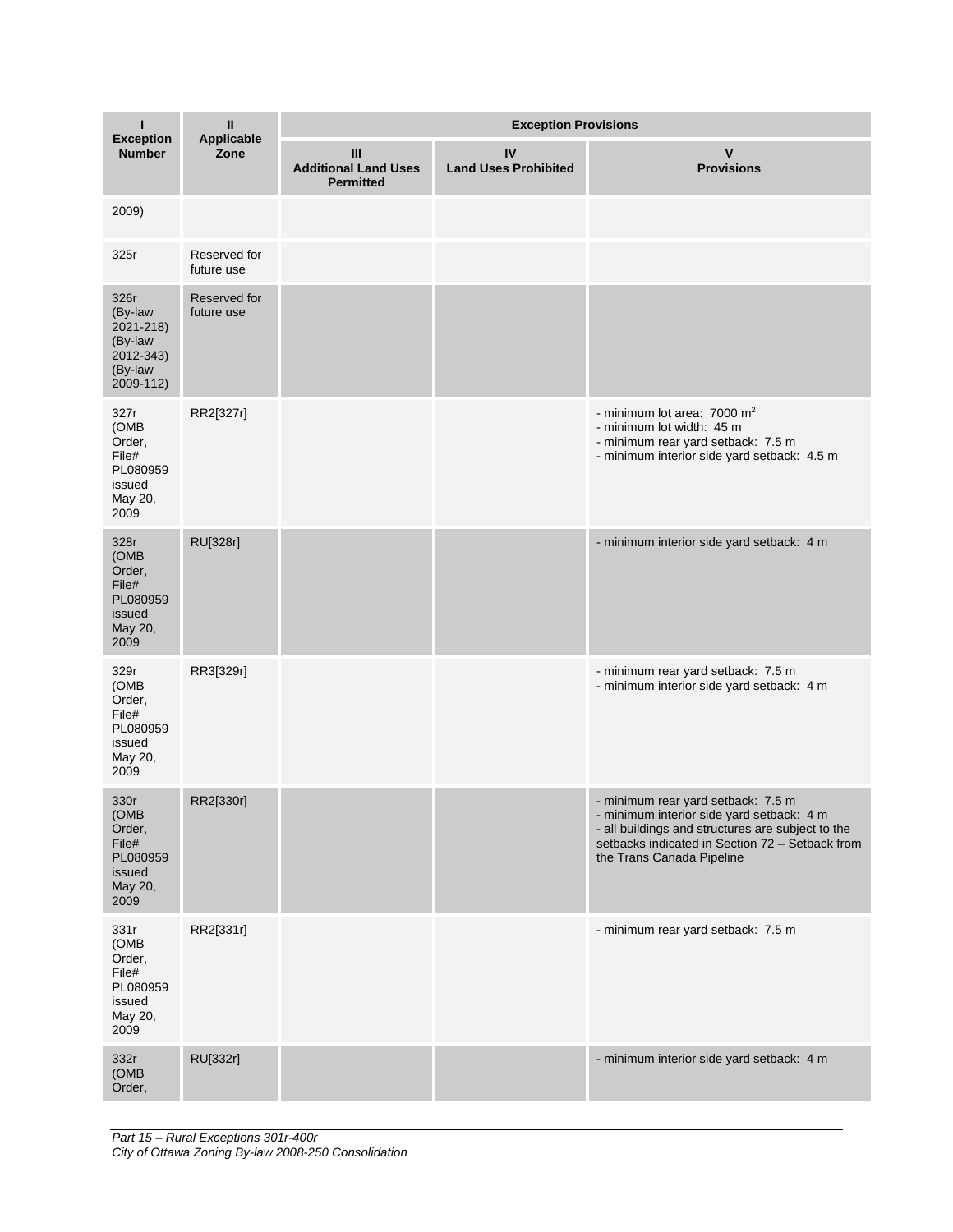|                                                                          | Ш<br><b>Applicable</b>  | <b>Exception Provisions</b>                          |                                                                                                                                                                                                                                                                                                                                                                                     |                                                                                                                                                                                                                                                                                                                                                                                                                                                                                                                                                                                                                                                                      |  |
|--------------------------------------------------------------------------|-------------------------|------------------------------------------------------|-------------------------------------------------------------------------------------------------------------------------------------------------------------------------------------------------------------------------------------------------------------------------------------------------------------------------------------------------------------------------------------|----------------------------------------------------------------------------------------------------------------------------------------------------------------------------------------------------------------------------------------------------------------------------------------------------------------------------------------------------------------------------------------------------------------------------------------------------------------------------------------------------------------------------------------------------------------------------------------------------------------------------------------------------------------------|--|
| <b>Exception</b><br><b>Number</b>                                        | Zone                    | Ш<br><b>Additional Land Uses</b><br><b>Permitted</b> | IV<br><b>Land Uses Prohibited</b>                                                                                                                                                                                                                                                                                                                                                   | v<br><b>Provisions</b>                                                                                                                                                                                                                                                                                                                                                                                                                                                                                                                                                                                                                                               |  |
| File#<br>PL080959<br>issued<br>May 20,<br>2009                           |                         |                                                      |                                                                                                                                                                                                                                                                                                                                                                                     |                                                                                                                                                                                                                                                                                                                                                                                                                                                                                                                                                                                                                                                                      |  |
| 333r<br>(OMB<br>Order,<br>File#<br>PL080959<br>issued<br>May 20,<br>2009 | RR2[333r]               |                                                      |                                                                                                                                                                                                                                                                                                                                                                                     | - minimum rear yard setback: 7.5 m<br>- no building, structure, septic tank or tile field<br>allowed due to proximity to or existence of a<br>wetland or natural environment area                                                                                                                                                                                                                                                                                                                                                                                                                                                                                    |  |
| 334r<br>(By-law<br>2009-192)                                             | AG5[334r]               |                                                      |                                                                                                                                                                                                                                                                                                                                                                                     | - minimum lot width: 48 metres                                                                                                                                                                                                                                                                                                                                                                                                                                                                                                                                                                                                                                       |  |
| 335r<br>(By-law<br>2009-191)                                             | RC11[335r]              |                                                      | - amusement centre<br>- automobile dealership<br>- automobile rental<br>establishment<br>- automobile service<br>station<br>- drive through facility<br>- funeral home<br>- gas bar<br>- heavy equipment and<br>vehicle sales, rental and<br>servicing<br>- light industrial use,<br>limited to bakery<br>- place of assembly<br>-restaurant<br>-retail store<br>-retail food store | - minimum lot area: 1320 square metres<br>- despite the provisions of Table 218C(i), a<br>required front yard may be used for parking<br>area as long as a 3.0 metre landscaped buffer<br>is provided abutting the street<br>- a minimum 1.0 metre landscaped buffer must<br>be provided along the full length of the side lot<br>line located on the north side of the subject site<br>- the perimeter of the driveway and parking area<br>where it abuts a residential zone on the east<br>side of the property must be screened from<br>view by an opaque screen with a minimum<br>height of 1.5 metres. An opaque screen may<br>consist of coniferous plantings. |  |
| 336r<br>(By-law<br>2009-187)                                             | <b>VM[336r]</b><br>S244 |                                                      |                                                                                                                                                                                                                                                                                                                                                                                     | - the maximum height limit set out in Area A on<br>Schedule 244 applies only to a retirement home<br>and/or residential care facility limited to senior<br>residents, and all other permitted uses are<br>subject to the maximum building height in the<br>VM zone.                                                                                                                                                                                                                                                                                                                                                                                                  |  |
| 337r<br>(By-law<br>2009-368)                                             | RU[337r]                |                                                      |                                                                                                                                                                                                                                                                                                                                                                                     | - notwithstanding Section 67, no new building<br>consisting of a dwelling may be constructed<br>closer than 150 metres to land zoned ME                                                                                                                                                                                                                                                                                                                                                                                                                                                                                                                              |  |
| 338r<br>(By-law<br>2009-313)                                             | RC[338r]                |                                                      | All uses except:<br>-detached dwelling<br>-dwelling unit<br>-restaurant                                                                                                                                                                                                                                                                                                             |                                                                                                                                                                                                                                                                                                                                                                                                                                                                                                                                                                                                                                                                      |  |
| 339r<br>(By-law<br>2009-302)                                             | O1L[339r]               |                                                      |                                                                                                                                                                                                                                                                                                                                                                                     | -marine facility includes the service, repair, sale<br>or rent of boats and boat accessories and the<br>sale of marine fuels and lubricants                                                                                                                                                                                                                                                                                                                                                                                                                                                                                                                          |  |
| 340r<br>(By-law<br>2009-302)                                             | AG[340r]                | -storage, maintenance<br>and repairs of aircraft     |                                                                                                                                                                                                                                                                                                                                                                                     |                                                                                                                                                                                                                                                                                                                                                                                                                                                                                                                                                                                                                                                                      |  |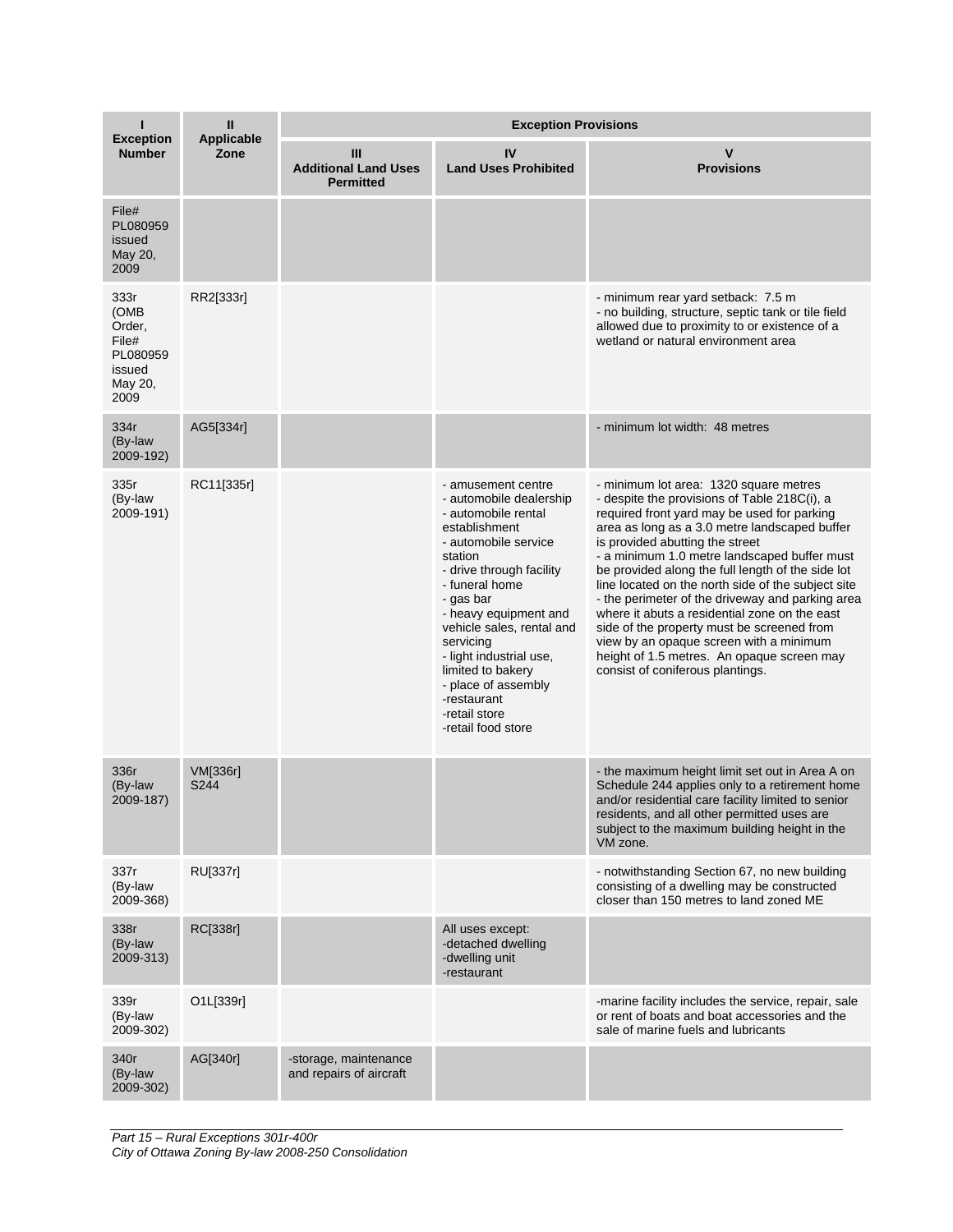| п                                 | $\mathbf{I}$              | <b>Exception Provisions</b>                          |                                   |                                                                                                                                                                                                                                                                                                                                                                                                                                                                                                                                                                                                                                                                                                                                                                                                                                                                                                                                                                                                                                                                                                          |  |
|-----------------------------------|---------------------------|------------------------------------------------------|-----------------------------------|----------------------------------------------------------------------------------------------------------------------------------------------------------------------------------------------------------------------------------------------------------------------------------------------------------------------------------------------------------------------------------------------------------------------------------------------------------------------------------------------------------------------------------------------------------------------------------------------------------------------------------------------------------------------------------------------------------------------------------------------------------------------------------------------------------------------------------------------------------------------------------------------------------------------------------------------------------------------------------------------------------------------------------------------------------------------------------------------------------|--|
| <b>Exception</b><br><b>Number</b> | <b>Applicable</b><br>Zone | Ш<br><b>Additional Land Uses</b><br><b>Permitted</b> | IV<br><b>Land Uses Prohibited</b> | v<br><b>Provisions</b>                                                                                                                                                                                                                                                                                                                                                                                                                                                                                                                                                                                                                                                                                                                                                                                                                                                                                                                                                                                                                                                                                   |  |
| 341r<br>(By-law<br>2009-302)      | RR5[341r]                 |                                                      |                                   | -minimum lot area: $3600 \text{ m}^2$                                                                                                                                                                                                                                                                                                                                                                                                                                                                                                                                                                                                                                                                                                                                                                                                                                                                                                                                                                                                                                                                    |  |
| 342r<br>(By-law<br>2009-302)      | RR2[342r]                 |                                                      |                                   | -minimum setback from the boundary of the O1<br>zone: $10 \text{ m}$                                                                                                                                                                                                                                                                                                                                                                                                                                                                                                                                                                                                                                                                                                                                                                                                                                                                                                                                                                                                                                     |  |
| 343r<br>(By-law<br>2009-347)      | multiple                  |                                                      |                                   | - additions and accessory structures, maximum<br>24 square metres in floor area as measured<br>from the outside walls, are permitted within the<br>30 metre setback from watercourses and<br>waterbodies as long as the addition or<br>accessory structure is no closer than the<br>principal building to the water<br>- uncovered, unenclosed features such as<br>decks or platforms where the walking surface is<br>not higher than 0.6 m above adjacent grade are<br>permitted to project a maximum of 3 metres<br>from a principal building located within the 30<br>metre setback from watercourses and<br>waterbodies<br>- uncovered, unenclosed features such as<br>decks or platforms where the walking surface is<br>higher than 0.6 m above adjacent grade are<br>permitted to project a maximum of 3 metres, but<br>no closer than 1 metre from any lot line, from a<br>principal building located within the 30 metre<br>setback from watercourses and waterbodies<br>- minimum front yard setback for lots abutting<br>watercourses or waterbodies: 3 metres                                |  |
| 344r<br>(By-law<br>2009-347)      | RR11[344r]                |                                                      |                                   | - minimum lot width of 30 m<br>- additions and accessory structures, maximum<br>24 square metres in floor area as measured<br>from the outside walls, are permitted within the<br>30 metre setback from watercourses and<br>waterbodies as long as the addition or<br>accessory structure is no closer than the<br>principal building to the water<br>- uncovered, unenclosed features such as<br>decks or platforms where the walking surface is<br>not higher than 0.6 m above adjacent grade are<br>permitted to project a maximum of 3 metres<br>from a principal building located within the 30<br>metre setback from watercourses and<br>waterbodies<br>- uncovered, unenclosed features such as<br>decks or platforms where the walking surface is<br>higher than 0.6 m above adjacent grade are<br>permitted to project a maximum of 3 metres, but<br>no closer than 1 metre from any lot line, from a<br>principal building located within the 30 metre<br>setback from watercourses and waterbodies<br>- minimum front yard setback for lots abutting<br>watercourses or waterbodies: 3 metres |  |
| 345r<br>(By-law<br>2009-347)      | RR16[345r]                |                                                      |                                   | - despite Section 59 - Frontage on a Public<br>Street, development of the subject land is<br>permitted<br>- required yard setbacks are determined by<br>considering the lot line closest or parallel to the                                                                                                                                                                                                                                                                                                                                                                                                                                                                                                                                                                                                                                                                                                                                                                                                                                                                                              |  |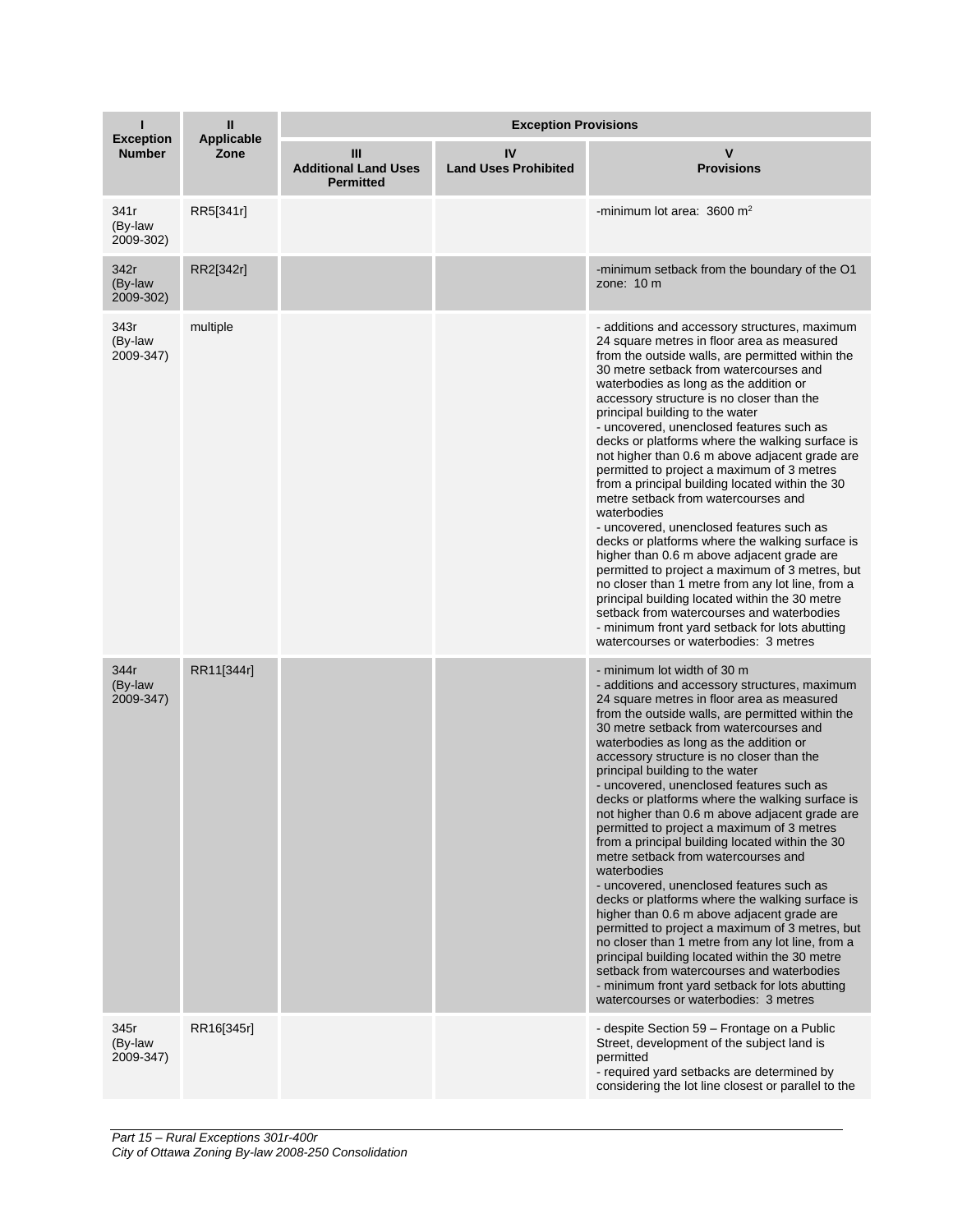| <b>Exception</b>             | Ш<br>Applicable | <b>Exception Provisions</b>                          |                                   |                                                                                                                                                                                                                                                                                                                                                                                                                                                                                                                                                                                                                                                                                                                                                                                                                                                                                                                                                                                                                                                                                                                                                              |  |
|------------------------------|-----------------|------------------------------------------------------|-----------------------------------|--------------------------------------------------------------------------------------------------------------------------------------------------------------------------------------------------------------------------------------------------------------------------------------------------------------------------------------------------------------------------------------------------------------------------------------------------------------------------------------------------------------------------------------------------------------------------------------------------------------------------------------------------------------------------------------------------------------------------------------------------------------------------------------------------------------------------------------------------------------------------------------------------------------------------------------------------------------------------------------------------------------------------------------------------------------------------------------------------------------------------------------------------------------|--|
| <b>Number</b>                | Zone            | Ш<br><b>Additional Land Uses</b><br><b>Permitted</b> | IV<br><b>Land Uses Prohibited</b> | ۷<br><b>Provisions</b>                                                                                                                                                                                                                                                                                                                                                                                                                                                                                                                                                                                                                                                                                                                                                                                                                                                                                                                                                                                                                                                                                                                                       |  |
|                              |                 |                                                      |                                   | nearest street, or to an access lane in front of<br>the lot, as the front lot line<br>- additions and accessory structures, maximum<br>24 square metres in floor area as measured<br>from the outside walls, are permitted within 30<br>metre setback from watercourses and<br>waterbodies as long as the addition or<br>accessory structure is not closer than the<br>principal building to the water<br>- uncovered, unenclosed features such as<br>decks or platforms where the walking surface is<br>not higher than 0.6 m above adjacent grade are<br>permitted to project a maximum of 3 metres<br>from a principal building located within the 30<br>metre setback from watercourses and<br>waterbodies<br>- uncovered, unenclosed features such as<br>decks or platforms where the walking surface is<br>higher than 0.6 m above adjacent grade are<br>permitted to project a maximum of 3 metres, but<br>no closer than 1 metre from any lot line, from a<br>principal building located within the 30 metre<br>setback from watercourses and waterbodies<br>- minimum front yard setback for lots abutting<br>watercourses or waterbodies: 3 metres |  |
| 346r<br>(By-law<br>2009-347) | VM[346r]        | - automobile service<br>station                      |                                   | - additions and accessory structures, maximum<br>24 square metres in floor area as measured<br>from the outside walls, are permitted within 30<br>metre setback from watercourses and<br>waterbodies as long as the addition or<br>accessory structure is not closer than the<br>principal building to the water<br>- uncovered, unenclosed features such as<br>decks or platforms where the walking surface is<br>not higher than 0.6 m above adjacent grade are<br>permitted to project a maximum of 3 metres<br>from a principal building located within the 30<br>metre setback from watercourses and<br>waterbodies<br>- uncovered, unenclosed features such as<br>decks or platforms where the walking surface is<br>higher than 0.6 m above adjacent grade are<br>permitted to project a maximum of 3 metres, but<br>no closer than 1 metre from any lot line, from a<br>principal building located within the 30 metre<br>setback from watercourses and waterbodies                                                                                                                                                                                  |  |
| 347r<br>(By-law<br>2009-347) | RR5[347r]       |                                                      |                                   | - minimum lot area of 3,500 $m2$<br>- additions and accessory structures, maximum<br>24 square metres in floor area as measured<br>from the outside walls, are permitted within 30<br>metre setback from watercourses and<br>waterbodies as long as the addition or<br>accessory structure is not closer than the<br>principal building to the water<br>- uncovered, unenclosed features such as<br>decks or platforms where the walking surface is<br>not higher than 0.6 m above adjacent grade are<br>permitted to project a maximum of 3 metres<br>from a principal building located within the 30<br>metre setback from watercourses and                                                                                                                                                                                                                                                                                                                                                                                                                                                                                                                |  |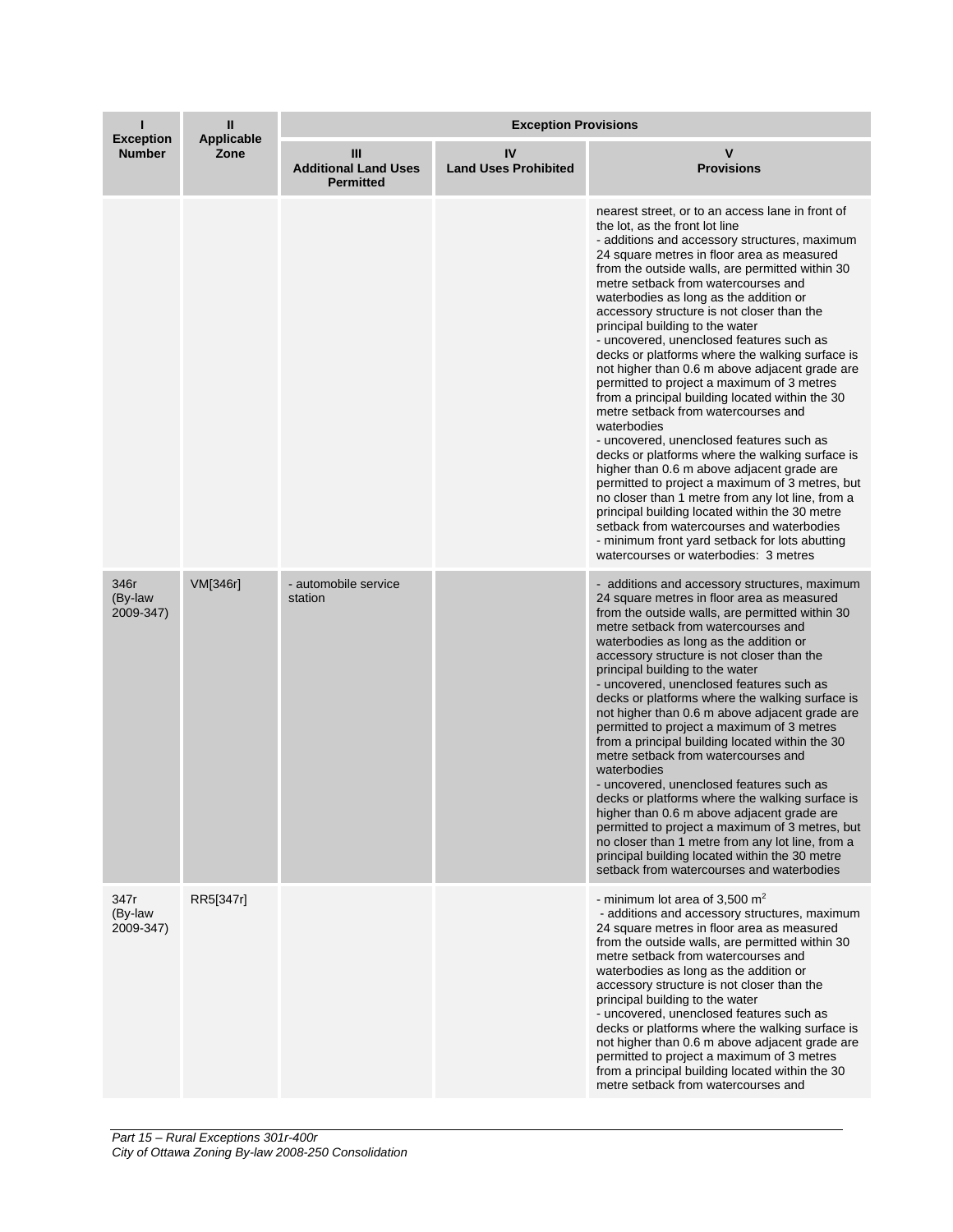| <b>Exception</b>             | Ш<br><b>Applicable</b> | <b>Exception Provisions</b>                          |                                   |                                                                                                                                                                                                                                                                                                                                                                                                                                                                                                                                                                                                                                                                                                                                                                                                                                                                                                                                                                                                                                                                                                                                                                                                                                                                                                |  |
|------------------------------|------------------------|------------------------------------------------------|-----------------------------------|------------------------------------------------------------------------------------------------------------------------------------------------------------------------------------------------------------------------------------------------------------------------------------------------------------------------------------------------------------------------------------------------------------------------------------------------------------------------------------------------------------------------------------------------------------------------------------------------------------------------------------------------------------------------------------------------------------------------------------------------------------------------------------------------------------------------------------------------------------------------------------------------------------------------------------------------------------------------------------------------------------------------------------------------------------------------------------------------------------------------------------------------------------------------------------------------------------------------------------------------------------------------------------------------|--|
| <b>Number</b>                | Zone                   | Ш<br><b>Additional Land Uses</b><br><b>Permitted</b> | IV<br><b>Land Uses Prohibited</b> | v<br><b>Provisions</b>                                                                                                                                                                                                                                                                                                                                                                                                                                                                                                                                                                                                                                                                                                                                                                                                                                                                                                                                                                                                                                                                                                                                                                                                                                                                         |  |
|                              |                        |                                                      |                                   | waterbodies<br>- uncovered, unenclosed features such as<br>decks or platforms where the walking surface is<br>higher than 0.6 m above adjacent grade are<br>permitted to project a maximum of 3 metres, but<br>no closer than 1 metre from any lot line, from a<br>principal building located within the 30 metre<br>setback from watercourses and waterbodies<br>- minimum front yard setback for lots abutting<br>watercourses or waterbodies: 3 metres                                                                                                                                                                                                                                                                                                                                                                                                                                                                                                                                                                                                                                                                                                                                                                                                                                      |  |
| 348r<br>(By-law<br>2009-347) | RC[348r]               | - marine facility                                    |                                   | - despite the definition of marine facility, the<br>storage, servicing, repair, or sale or rental of<br>boats is allowed along with the sale of marine<br>fuels, additionally an accessory restaurant is<br>permitted<br>- additions and accessory structures, maximum<br>24 square metres in floor area as measured<br>from the outside walls, are permitted within 30<br>metre setback from watercourses and<br>waterbodies as long as the addition or<br>accessory structure is no closer than the<br>principal building to the water<br>- uncovered, unenclosed features such as<br>decks or platforms where the walking surface is<br>not higher than 0.6 m above adjacent grade are<br>permitted to project a maximum of 3 metres<br>from a principal building located within the 30<br>metre setback from watercourses and<br>waterbodies<br>- uncovered, unenclosed features such as<br>decks or platforms where the walking surface is<br>higher than 0.6 m above adjacent grade are<br>permitted to project a maximum of 3 metres, but<br>no closer than 1 metre from any lot line, from a<br>principal building located within the 30 metre<br>setback from watercourses and waterbodies<br>- minimum front yard setback for lots abutting<br>watercourses or waterbodies: 3 metres |  |
| 349r<br>(By-law<br>2009-347) | VM[349r]               |                                                      |                                   | - additions and accessory structures, maximum<br>24 square metres in floor area as measured<br>from the outside walls, are permitted within 30<br>metre setback from watercourses and<br>waterbodies as long as the addition or<br>accessory structure is no closer than the<br>principal building to the water<br>- uncovered, unenclosed features such as<br>decks or platforms where the walking surface is<br>not higher than 0.6 m above adjacent grade are<br>permitted to project a maximum of 3 metres<br>from a principal building located within the 30<br>metre setback from watercourses and<br>waterbodies<br>- uncovered, unenclosed features such as<br>decks or platforms where the walking surface is<br>higher than 0.6 m above adjacent grade are<br>permitted to project a maximum of 3 metres, but<br>no closer than 1 metre from any lot line, from a<br>principal building located within the 30 metre<br>setback from watercourses and waterbodies                                                                                                                                                                                                                                                                                                                     |  |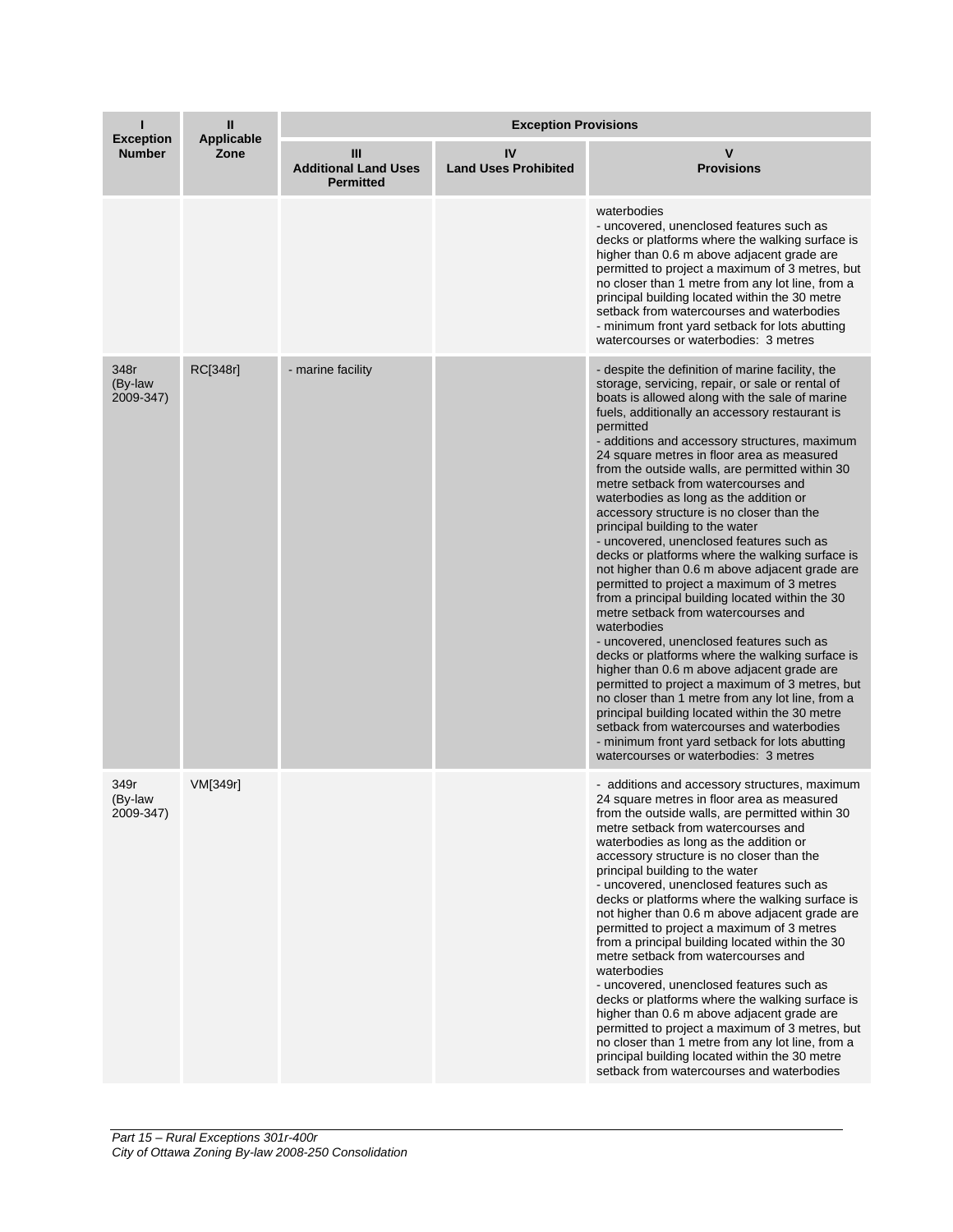| <b>Exception</b>                                                            | Ш<br><b>Applicable</b>     | <b>Exception Provisions</b>                            |                                                                                                                                                                                                                                                                |                                                                                                                                                                                                                                                                                                                                                                                                                                                                                                                                                                                                                                                                                                                                                                                                                                                                                                                                                                                                                                                                                                    |  |
|-----------------------------------------------------------------------------|----------------------------|--------------------------------------------------------|----------------------------------------------------------------------------------------------------------------------------------------------------------------------------------------------------------------------------------------------------------------|----------------------------------------------------------------------------------------------------------------------------------------------------------------------------------------------------------------------------------------------------------------------------------------------------------------------------------------------------------------------------------------------------------------------------------------------------------------------------------------------------------------------------------------------------------------------------------------------------------------------------------------------------------------------------------------------------------------------------------------------------------------------------------------------------------------------------------------------------------------------------------------------------------------------------------------------------------------------------------------------------------------------------------------------------------------------------------------------------|--|
| <b>Number</b>                                                               | Zone                       | Ш<br><b>Additional Land Uses</b><br><b>Permitted</b>   | IV<br><b>Land Uses Prohibited</b>                                                                                                                                                                                                                              | v<br><b>Provisions</b>                                                                                                                                                                                                                                                                                                                                                                                                                                                                                                                                                                                                                                                                                                                                                                                                                                                                                                                                                                                                                                                                             |  |
| 350r<br>(By-law<br>2013-58)<br>(By-law<br>2009-347)                         | V1H[350r]                  |                                                        |                                                                                                                                                                                                                                                                | - minimum lot width: 45 m<br>- additions and accessory structures, maximum<br>24 square metres in floor area as measured<br>from the outside walls, are permitted within 30<br>metre setback from watercourses and<br>waterbodies as long as the addition or<br>accessory structure is no closer than the<br>principal building to the water<br>- uncovered, unenclosed features such as<br>decks or platforms where the walking surface is<br>not higher than 0.6 m above adjacent grade are<br>permitted to project a maximum of 3 metres<br>from a principal building located within the 30<br>metre setback from watercourses and<br>waterbodies<br>- uncovered, unenclosed features such as<br>decks or platforms where the walking surface is<br>higher than 0.6 m above adjacent grade are<br>permitted to project a maximum of 3 metres, but<br>no closer than 1 metre from any lot line, from a<br>principal building located within the 30 metre<br>setback from watercourses and waterbodies<br>- minimum front yard setback for lots abutting<br>watercourses or waterbodies: 3 metres |  |
| 351r                                                                        | RU[351r]                   |                                                        |                                                                                                                                                                                                                                                                | - minimum lot area is 0.4 hectares<br>- minimum lot width is 54 m                                                                                                                                                                                                                                                                                                                                                                                                                                                                                                                                                                                                                                                                                                                                                                                                                                                                                                                                                                                                                                  |  |
| 352r                                                                        | RU[352r]                   |                                                        |                                                                                                                                                                                                                                                                | - minimum rear yard setback is 21 m                                                                                                                                                                                                                                                                                                                                                                                                                                                                                                                                                                                                                                                                                                                                                                                                                                                                                                                                                                                                                                                                |  |
| 353r                                                                        | RU[353r]                   |                                                        |                                                                                                                                                                                                                                                                | - minimum rear yard setback is 21 m<br>- minimum lot width is 30 m                                                                                                                                                                                                                                                                                                                                                                                                                                                                                                                                                                                                                                                                                                                                                                                                                                                                                                                                                                                                                                 |  |
| 354r<br>(By-law<br>2021-218)<br>(By-law<br>2009-288)                        | Reserved for<br>future use |                                                        |                                                                                                                                                                                                                                                                |                                                                                                                                                                                                                                                                                                                                                                                                                                                                                                                                                                                                                                                                                                                                                                                                                                                                                                                                                                                                                                                                                                    |  |
| 355r<br>(By-law<br>2017-178)<br>(By-law<br>2010-197)<br>(By-law<br>2009-17) | RG[355r]                   | -office<br>-research and<br>development centre         | -automobile body shop<br>-drive-through facility<br>-dwelling unit<br>-gas bar<br>-leaf and yard waste<br>composting facility<br>-park lot<br>-printing plant<br>-truck transport terminal<br>-waste processing and<br>transfer facility (non-<br>putrescible) | - A retail store may also include the sale of<br>previously prepared materials used in the<br>manufacturing, processing, assembly,<br>packaging or delivery of finished parts, finished<br>products or services of a permitted use on the<br>same lot.<br>- An office is a conditional permitted use subject<br>to the use being located on the same lot as a<br>primary permitted use.<br>- All uses to be conducted entirely within an<br>enclosed building or within an area which is<br>screened or has a landscaped feature<br>separating it from an RU zone.                                                                                                                                                                                                                                                                                                                                                                                                                                                                                                                                 |  |
| 356r                                                                        | T1B[356r]                  | - detached dwelling<br>- home-based business<br>- park | All uses except<br>additional permitted<br>uses and the following:<br>- airport and related<br>facilities                                                                                                                                                      | - a private aircraft hanger is not permitted<br>without a detached dwelling unit<br>- in this zone, land that is legally transferable,<br>but does not comply with the definition of a lot,<br>will:<br>(i) be considered to have frontage if it fronts on<br>a private street; and<br>(ii) need to comply with all zone provisions as if<br>it were a lot                                                                                                                                                                                                                                                                                                                                                                                                                                                                                                                                                                                                                                                                                                                                         |  |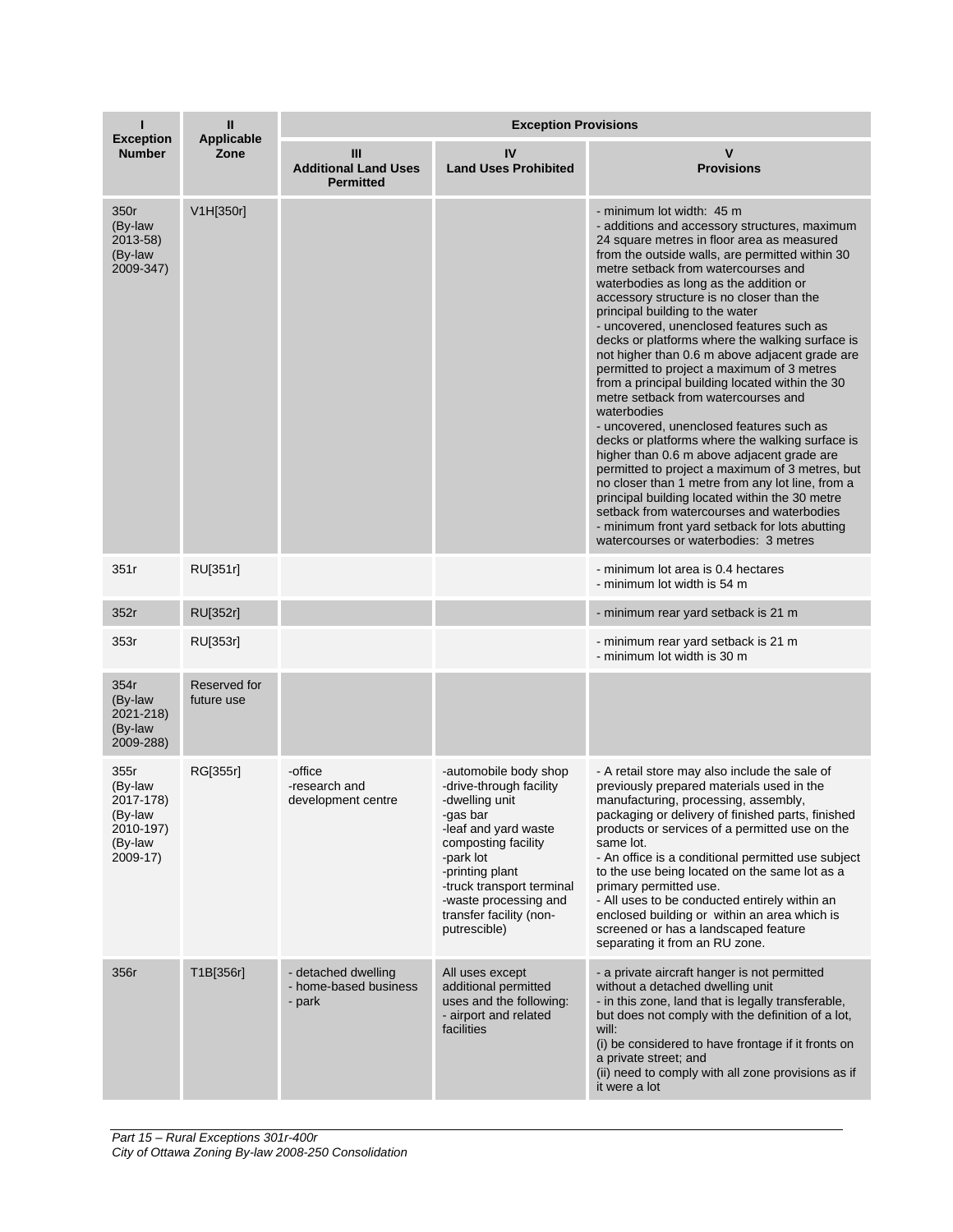| <b>Exception</b> | Ш                  | <b>Exception Provisions</b>                             |                                                                                                           |                                                                                                                                                                                                                                                                                                                                                                                                                                                                                                                                                                                                                                                                                                                                                                                                                                                                                                                                                                                                                                                                                                                                                                                                                                                                                                                |  |
|------------------|--------------------|---------------------------------------------------------|-----------------------------------------------------------------------------------------------------------|----------------------------------------------------------------------------------------------------------------------------------------------------------------------------------------------------------------------------------------------------------------------------------------------------------------------------------------------------------------------------------------------------------------------------------------------------------------------------------------------------------------------------------------------------------------------------------------------------------------------------------------------------------------------------------------------------------------------------------------------------------------------------------------------------------------------------------------------------------------------------------------------------------------------------------------------------------------------------------------------------------------------------------------------------------------------------------------------------------------------------------------------------------------------------------------------------------------------------------------------------------------------------------------------------------------|--|
| <b>Number</b>    | Applicable<br>Zone | Ш<br><b>Additional Land Uses</b><br><b>Permitted</b>    | IV<br><b>Land Uses Prohibited</b>                                                                         | <b>Provisions</b>                                                                                                                                                                                                                                                                                                                                                                                                                                                                                                                                                                                                                                                                                                                                                                                                                                                                                                                                                                                                                                                                                                                                                                                                                                                                                              |  |
|                  |                    |                                                         |                                                                                                           | - minimum lot area: 900 $m2$<br>- minimum lot width: 30 m<br>- maximum lot coverage: 30%<br>- minimum front yard setback:<br>(i) 3 m for detached dwelling unit;<br>(ii) 6 m for single car garage.<br>- minimum interior side yard setback: 3 m<br>- minimum rear yard setback:<br>(i) 7.5 m for a detached dwelling unit;<br>(ii) 5 m for garage or private aircraft hanger;<br>(iii) 1 m for accessory buildings.<br>- minimum corner side yard setback: 3 m<br>- maximum building height: 12 m<br>- minimum dwelling unit area:<br>(i) ground floor: 90 $m^2$ ;<br>(ii) entire dwelling: $130m^2$ ;<br>- minimum landscaping area: 30%<br>- minimum parking spaces:<br>(i) 2 for each dwelling unit;<br>(ii) 1 for each home-based business.<br>- overhead doors for a private aircraft hanger<br>must face a taxiway within an angle of 0 to 60<br>degrees<br>- maximum rear yard setback for a private<br>aircraft hanger: 15 metres<br>- the zone provisions for a communal aircraft<br>hanger are:<br>(i) minimum yard setback: 2 m<br>(ii) a minimum 2 m wide landscape strip is<br>required in all yards, except for lot lines abutting<br>taxiways;<br>(iii) maximum building height: 12 m<br>(iv) minimum parking spaces: 0.25 spaces for<br>each aircraft based on capacity of communal<br>hanger |  |
| 357r             | T1B[357r]          | - detached dwelling}<br>- home-based business<br>- park | All uses except<br>additional permitted<br>uses and the following:<br>- airport and related<br>facilities | - in this zone, land that is legally transferable,<br>but does not comply with the definition of a lot,<br>will:<br>(i) be considered to have frontage if it fronts on<br>a private street; and<br>(ii) need to comply with all zone provisions as if<br>it were a lot<br>- minimum lot area: 530 $m2$<br>- minimum lot width: 15 m<br>- maximum lot coverage: 40%<br>- minimum front yard setback:<br>(i) 4.0 m for detached dwelling unit;<br>(ii) 6.0 m for a single car garage.<br>- minimum corner side yard setback: 4 m<br>- minimum rear yard setback: 7.5 m<br>- minimum interior side setback: 1.2 m<br>- maximum building height: 10 m<br>- minimum dwelling unit area:<br>(i) ground floor: 90 $m2$<br>(ii) entire dwelling: 130 $m2$<br>- minimum landscaping area: 30%<br>- minimum parking spaces:<br>(i) 2 for each dwelling unit;<br>(ii) 1 for each home-based business.                                                                                                                                                                                                                                                                                                                                                                                                                     |  |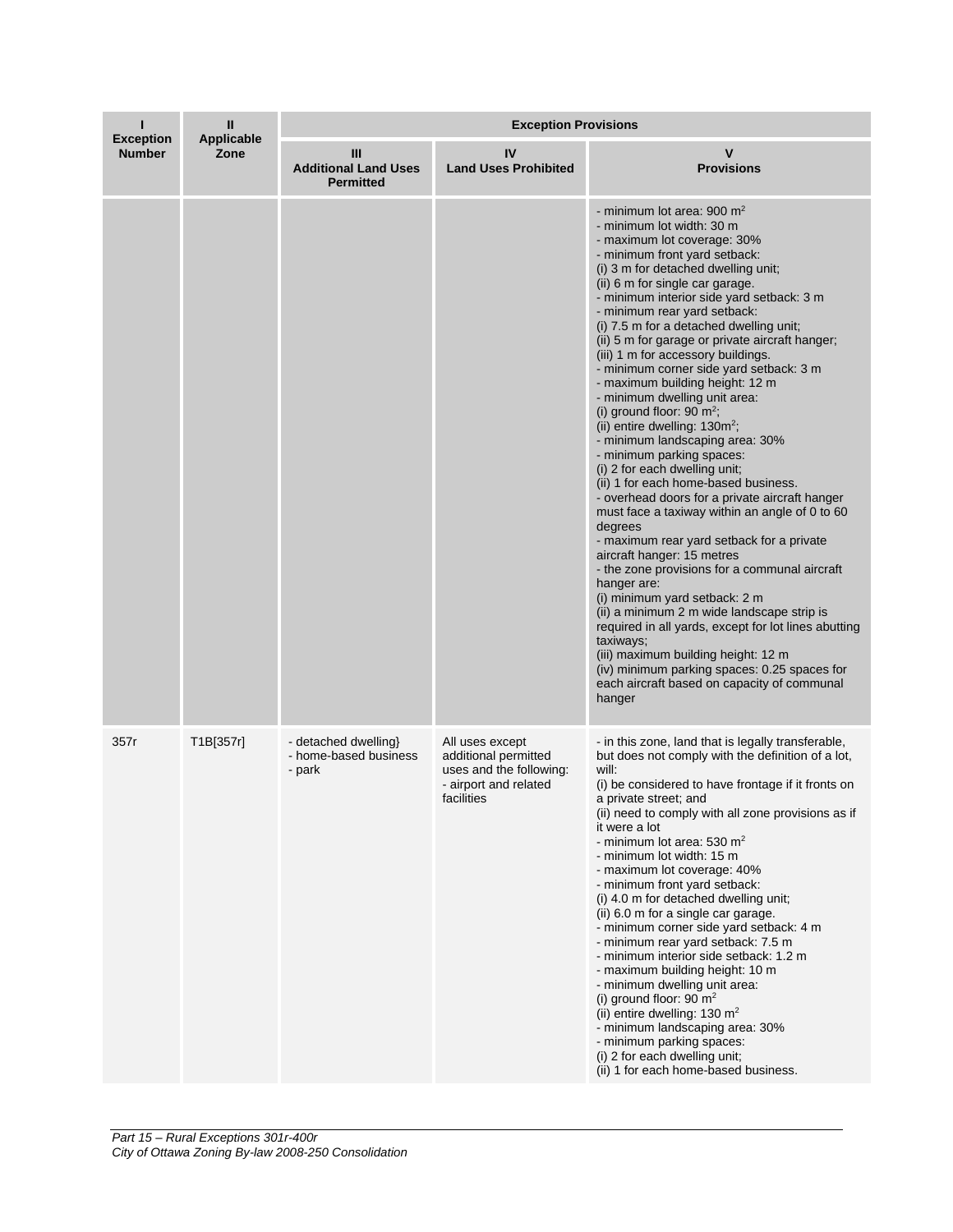| <b>Exception</b>                                     | Ш                         | <b>Exception Provisions</b>                                                    |                                                                                                          |                                                                                                                                                                                                                                                                                                                                                                                                                                                                                                                                                                                                                                                                                                                                                                                                                                                                                                                                                                                                                                                                                                                                                                                                                                                              |  |
|------------------------------------------------------|---------------------------|--------------------------------------------------------------------------------|----------------------------------------------------------------------------------------------------------|--------------------------------------------------------------------------------------------------------------------------------------------------------------------------------------------------------------------------------------------------------------------------------------------------------------------------------------------------------------------------------------------------------------------------------------------------------------------------------------------------------------------------------------------------------------------------------------------------------------------------------------------------------------------------------------------------------------------------------------------------------------------------------------------------------------------------------------------------------------------------------------------------------------------------------------------------------------------------------------------------------------------------------------------------------------------------------------------------------------------------------------------------------------------------------------------------------------------------------------------------------------|--|
| <b>Number</b>                                        | <b>Applicable</b><br>Zone | Ш<br><b>Additional Land Uses</b><br><b>Permitted</b>                           | IV<br><b>Land Uses Prohibited</b>                                                                        | v<br><b>Provisions</b>                                                                                                                                                                                                                                                                                                                                                                                                                                                                                                                                                                                                                                                                                                                                                                                                                                                                                                                                                                                                                                                                                                                                                                                                                                       |  |
| 358r<br>(By-law<br>2019-40)<br>(By-law<br>2012-334)  | T1B[358r]<br>T1B[358r]-h  | - home-based business<br>- townhouse dwelling<br>- planned unit<br>development | All uses except for<br>additional permitted<br>uses                                                      | - in this zone, land that is legally transferable,<br>but does not comply with the definition of a lot,<br>will:<br>(i) be considered to have frontage if it fronts on<br>a private street; and<br>(ii) need to comply with all zone provisions as if<br>it were a lot<br>- minimum lot area: $180 \text{ m}^2$<br>- minimum lot width: 6.0 m<br>- maximum lot coverage: 60%<br>- minimum front yard setback:<br>(i) 4. metres for dwelling unit;<br>(ii) 6. metres for garage.<br>- minimum corner side yard setback: 4 m<br>- minimum interior side yard setback for end<br>units: $1.5 \text{ m}$<br>- minimum rear yard setback: 7.5 m<br>- maximum building height: 2 storeys<br>- minimum dwelling unit area: no minimum<br>- minimum landscaping area: 30%<br>- minimum parking spaces:<br>(i) 2 for each dwelling unit;<br>(ii) 1 for each home-base business.<br>- on any lands zoned T1B[1565]-h, the holding<br>symbol cannot be removed until such time as<br>one of the following is met:<br>1. the pit is exhausted and the licence<br>surrendered; or<br>2. an impact assessment study is completed<br>which demonstrates that the mineral aggregate<br>operation will not be negatively impacted by the<br>proposed residential development. |  |
| 359r                                                 | O1[359r]                  | - community centre                                                             |                                                                                                          | - minimum front yard setback is 12 m<br>- minimum corner side yard setback is 12 m<br>- minimum building separation in 3 m<br>- maximum building height is 10 m<br>- minimum landscaped area is 50%<br>no part of any parking space can be located<br>closer than:<br>i) 1.5 m to any street line;<br>ii) 4 m to any lot line that abuts a lot having a<br>residential use situated thereon<br>- Section 70 applies                                                                                                                                                                                                                                                                                                                                                                                                                                                                                                                                                                                                                                                                                                                                                                                                                                          |  |
| 361r<br>(By-law<br>2012-334)<br>(By-law<br>2009-347) | V3I[361r]<br>V1H[361r]    |                                                                                | - detached dwelling<br>- duplex dwelling<br>- linked-detached<br>dwelling<br>- semi-detached<br>dwelling | The following provisions apply to townhouse<br>dwellings:<br>- minimum lot width is 6 m per dwelling unit<br>- minimum lot area is 240 $m2$ per dwelling unit<br>- minimum interior side yard setback is 2 m<br>- minimum corner side yard setback is 3 m<br>- minimum front yard setback is 6 m<br>- minimum lot area and lot width as per existing<br>lots<br>- additions and accessory structures, maximum<br>24 square metres in floor area as measured<br>from the outside walls, are permitted within the<br>30 metre setback from watercourses and<br>waterbodies as long as the addition or<br>accessory structure is no closer than the<br>principal building to the water<br>- uncovered, unenclosed features such as                                                                                                                                                                                                                                                                                                                                                                                                                                                                                                                              |  |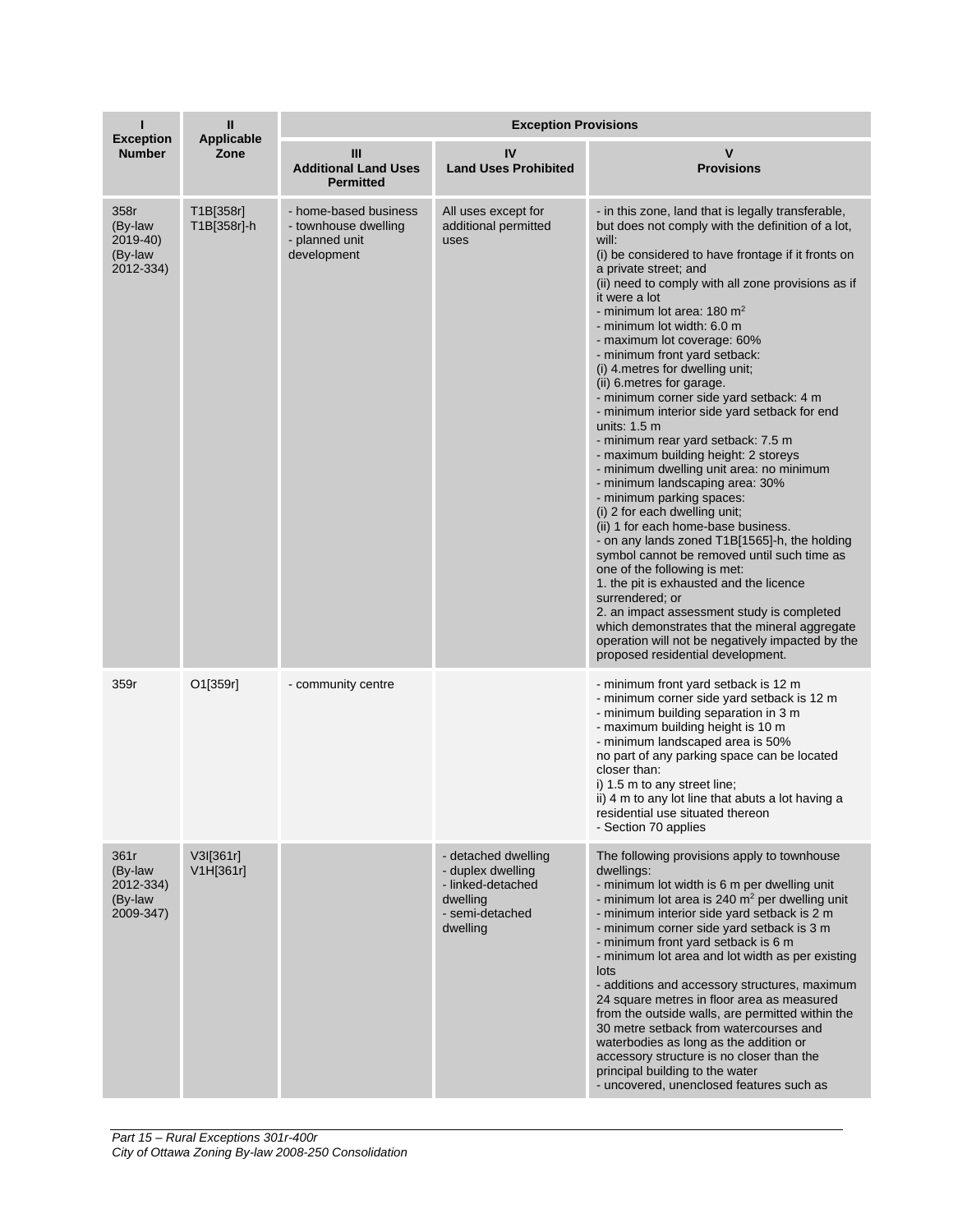| <b>Exception</b>                                                            | Ш<br><b>Applicable</b><br>Zone | <b>Exception Provisions</b>                                                                                                                                                                                                                             |                                    |                                                                                                                                                                                                                                                                                                                                                                                                                                                                                                                                                                                                                                                                                                        |  |
|-----------------------------------------------------------------------------|--------------------------------|---------------------------------------------------------------------------------------------------------------------------------------------------------------------------------------------------------------------------------------------------------|------------------------------------|--------------------------------------------------------------------------------------------------------------------------------------------------------------------------------------------------------------------------------------------------------------------------------------------------------------------------------------------------------------------------------------------------------------------------------------------------------------------------------------------------------------------------------------------------------------------------------------------------------------------------------------------------------------------------------------------------------|--|
| <b>Number</b>                                                               |                                | Ш<br><b>Additional Land Uses</b><br><b>Permitted</b>                                                                                                                                                                                                    | IV<br><b>Land Uses Prohibited</b>  | v<br><b>Provisions</b>                                                                                                                                                                                                                                                                                                                                                                                                                                                                                                                                                                                                                                                                                 |  |
|                                                                             |                                |                                                                                                                                                                                                                                                         |                                    | decks or platforms where the walking surface is<br>not higher than 0.6 m above adjacent grade are<br>permitted to project a maximum of 3 metres<br>from a principal building located within the 30<br>metre setback from watercourses and<br>waterbodies<br>- uncovered, unenclosed features such as<br>decks or platforms where the walking surface is<br>higher than 0.6 m above adjacent grade are<br>permitted to project a maximum of 3 metres, but<br>no closer than 1 metre from any lot line, from a<br>principal building located within the 30 metre<br>setback from watercourses and waterbodies<br>- minimum front yard setback for lots abutting<br>watercourses or waterbodies: 3 metres |  |
| 362r                                                                        | Reserved for<br>future use     |                                                                                                                                                                                                                                                         |                                    |                                                                                                                                                                                                                                                                                                                                                                                                                                                                                                                                                                                                                                                                                                        |  |
| 363r<br>(By-law<br>2009-397)                                                | RU[363r]                       | - storage yard<br>- warehouse                                                                                                                                                                                                                           |                                    | - a storage yard and/or warehouse that abuts a<br>residential use must be screened from the<br>residential use by an opaque screen with a<br>minimum height of 2.0 metres<br>- the setback of any permanent structure must<br>be a minimum of seven metres from the<br>boundary of the 010 zone                                                                                                                                                                                                                                                                                                                                                                                                        |  |
| 364r<br>(By-law<br>2010-189)                                                | AG6[364r]                      | -two mobile homes for<br>the accommodation of<br>seasonal farm help<br>associated with a<br>market garden farm<br>operation                                                                                                                             |                                    |                                                                                                                                                                                                                                                                                                                                                                                                                                                                                                                                                                                                                                                                                                        |  |
| 365r<br>(OMB<br>Order,<br>File#<br>PL080959<br>issued<br>March 18,<br>2010) | O1[365r]                       | - community centre<br>- golf course<br>- marine facility<br>- one detached dwelling<br>accessory to a golf<br>course or marina<br>- place of assembly<br>limited to a club                                                                              |                                    |                                                                                                                                                                                                                                                                                                                                                                                                                                                                                                                                                                                                                                                                                                        |  |
| 366r<br>(OMB<br>Order,<br>File#<br>PL080959<br>issued<br>March 18,<br>2010) | AG2[366r]                      | - cemetery<br>- one detached dwelling<br>accessory to a cemetery<br>- place of assembly<br>limited to:<br>(i) one building<br>containing a visitor's<br>centre accessory to a<br>cemetery, and<br>(ii) an auditorium or a<br>club<br>- place of worship |                                    |                                                                                                                                                                                                                                                                                                                                                                                                                                                                                                                                                                                                                                                                                                        |  |
| 367r<br>(By-law<br>2010-123)                                                | RM2[367r]<br>RM3[367r}         | -detached dwelling                                                                                                                                                                                                                                      |                                    |                                                                                                                                                                                                                                                                                                                                                                                                                                                                                                                                                                                                                                                                                                        |  |
| 368r<br>(By-law                                                             | RC4[368r]                      |                                                                                                                                                                                                                                                         | All uses prohibited<br>except for: |                                                                                                                                                                                                                                                                                                                                                                                                                                                                                                                                                                                                                                                                                                        |  |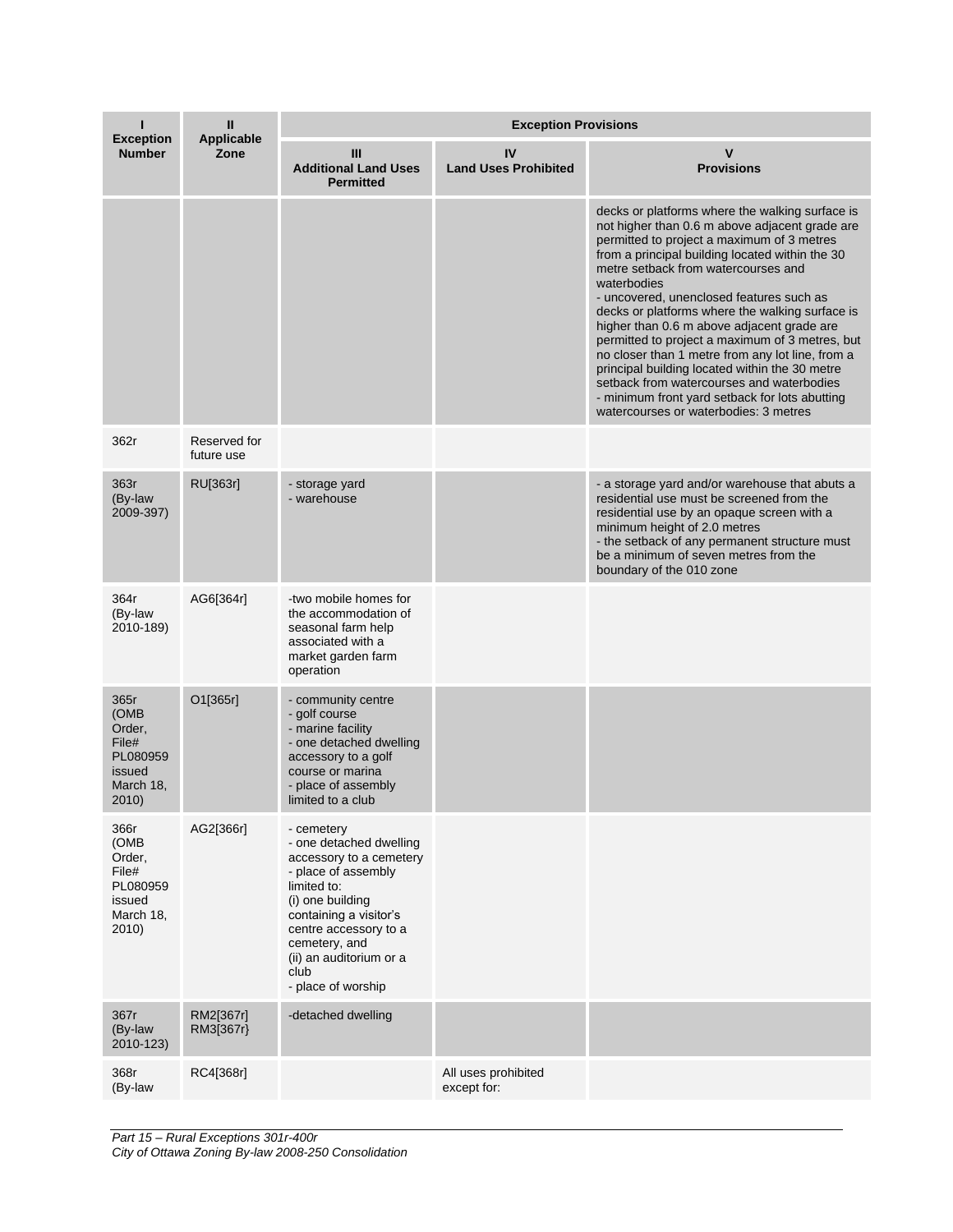| <b>Exception</b>                                                               | Ш<br><b>Applicable</b><br>Zone | <b>Exception Provisions</b>                          |                                                                                                                                                                                                                                                               |                                                                                                                                                                                                                                                                                                                                                                                                                                          |  |
|--------------------------------------------------------------------------------|--------------------------------|------------------------------------------------------|---------------------------------------------------------------------------------------------------------------------------------------------------------------------------------------------------------------------------------------------------------------|------------------------------------------------------------------------------------------------------------------------------------------------------------------------------------------------------------------------------------------------------------------------------------------------------------------------------------------------------------------------------------------------------------------------------------------|--|
| <b>Number</b>                                                                  |                                | Ш<br><b>Additional Land Uses</b><br><b>Permitted</b> | IV<br><b>Land Uses Prohibited</b>                                                                                                                                                                                                                             | v<br><b>Provisions</b>                                                                                                                                                                                                                                                                                                                                                                                                                   |  |
| 2010-123)                                                                      |                                |                                                      | - golf course, limited to a<br>driving range<br>- amusement park,<br>limited to a miniature<br>golf facility<br>and except for the<br>following ancillary uses:<br>- retail store, limited to<br>the sale of golf clubs,<br>golf club repair and<br>snack bar |                                                                                                                                                                                                                                                                                                                                                                                                                                          |  |
| 369r<br>(By-law<br>2010-123)                                                   | RR3[369r]                      |                                                      |                                                                                                                                                                                                                                                               | -minimum required lot width is 40 metres,<br>except for lots 24 and 25 on the 2010 Draft Plan<br>of Subdivision where the minimum required lot<br>width is 22 metres                                                                                                                                                                                                                                                                     |  |
| 370r<br>(By-law<br>2010-123)                                                   | RG1[370r]                      | -heavy industrial use                                |                                                                                                                                                                                                                                                               |                                                                                                                                                                                                                                                                                                                                                                                                                                          |  |
| 371r                                                                           | Reserved for<br>future use     |                                                      |                                                                                                                                                                                                                                                               |                                                                                                                                                                                                                                                                                                                                                                                                                                          |  |
| 372r<br>(By-law<br>2010-197)                                                   | RU[372r]                       | -retail store                                        |                                                                                                                                                                                                                                                               | -"retail store" use in Column III (Additional Land<br>Uses Permitted) must be limited to the sale of<br>automotive parts                                                                                                                                                                                                                                                                                                                 |  |
| 373r<br>(By-law<br>$2011 - 15$<br>(By-law<br>2010-197)                         | RM3[373r]                      | -detached dwelling                                   |                                                                                                                                                                                                                                                               | -maximum number of dwelling units: 136                                                                                                                                                                                                                                                                                                                                                                                                   |  |
| 374r<br>(By-law<br>2015-237)<br>(By-law<br>$2011 - 15$<br>(By-law<br>2010-197) | RM3[374r]                      | -detached dwelling                                   |                                                                                                                                                                                                                                                               | -minimum interior side yard setback from the<br>western most lot line: 7m<br>-minimum interior side yard setback from the<br>eastern most lot line: 13m<br>-minimum rear yard setback: 7m<br>-minimum front yard setback: 15m<br>-maximum number of dwelling units: 142                                                                                                                                                                  |  |
| 375r<br>(By-law<br>2010-193)                                                   | V1N[375r]                      |                                                      |                                                                                                                                                                                                                                                               | -minimum lot width: 15m<br>-minimum lot area: 530 $m2$<br>-no portion of a private garage or a carport may<br>be located more than 1 metre closer to the<br>street lot line facing the front of the principal<br>building than the wall of that building.<br>-maximum width of a private garage or carport:<br>50% of the width of the lot occupied by the<br>dwelling unit                                                              |  |
| 376r<br>(By-law<br>2010-193)                                                   | V3B[376r]                      |                                                      |                                                                                                                                                                                                                                                               | -minimum interior side yard setback: 2 m<br>-minimum corner side yard setback: 4.5 m<br>-maximum lot coverage: 35%<br>-no portion of a private garage or a carport may<br>be located more than 1 metre closer to the<br>street lot line facing the front of the principal<br>building than the wall of that building.<br>-maximum width of a private garage or carport:<br>50% of the width of the lot occupied by the<br>dwelling unit. |  |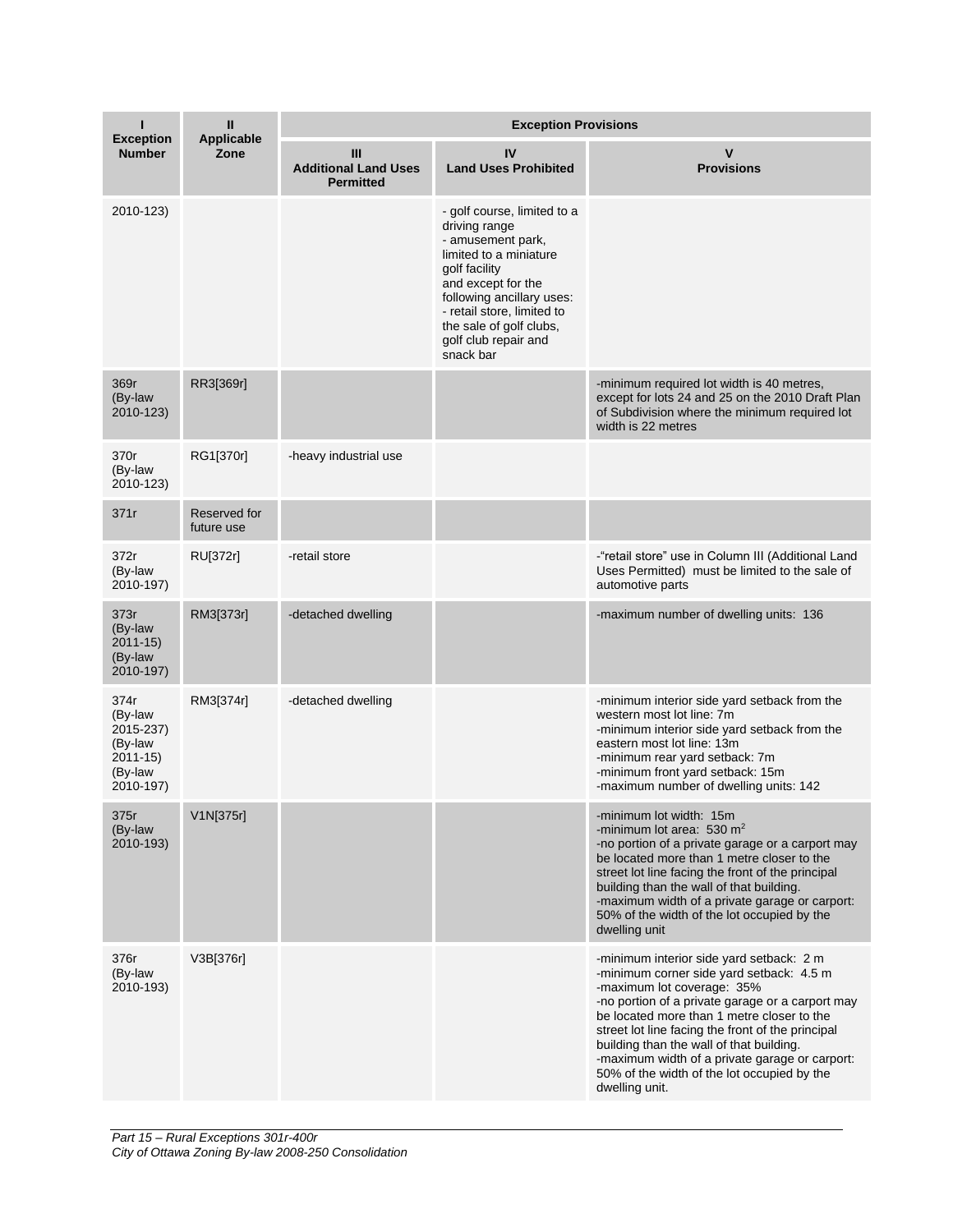| <b>Exception</b>                                     | Ш<br>Applicable<br>Zone | <b>Exception Provisions</b>                                                                                                |                                                                                                                                                                                                                                                                                                                                                                                                              |                                                                                                                                                                                                                                                                                                                                                                                                                                          |  |
|------------------------------------------------------|-------------------------|----------------------------------------------------------------------------------------------------------------------------|--------------------------------------------------------------------------------------------------------------------------------------------------------------------------------------------------------------------------------------------------------------------------------------------------------------------------------------------------------------------------------------------------------------|------------------------------------------------------------------------------------------------------------------------------------------------------------------------------------------------------------------------------------------------------------------------------------------------------------------------------------------------------------------------------------------------------------------------------------------|--|
| <b>Number</b>                                        |                         | Ш<br><b>Additional Land Uses</b><br><b>Permitted</b>                                                                       | IV<br><b>Land Uses Prohibited</b>                                                                                                                                                                                                                                                                                                                                                                            | V<br><b>Provisions</b>                                                                                                                                                                                                                                                                                                                                                                                                                   |  |
| 377r<br>(By-law<br>2012-334)<br>(By-law<br>2010-193) | V3B[377r]               |                                                                                                                            | -townhouse dwelling                                                                                                                                                                                                                                                                                                                                                                                          | -minimum interior side yard setback: 2 m<br>-minimum corner side yard setback: 4.5 m<br>-maximum lot coverage: 35%<br>-no portion of a private garage or a carport may<br>be located more than 1 metre closer to the<br>street lot line facing the front of the principal<br>building than the wall of that building.<br>-maximum width of a private garage or carport:<br>50% of the width of the lot occupied by the<br>dwelling unit. |  |
| 378r<br>(By-law<br>2010-195)                         | AG6[378r]               |                                                                                                                            |                                                                                                                                                                                                                                                                                                                                                                                                              | -minimum lot width: 30m                                                                                                                                                                                                                                                                                                                                                                                                                  |  |
| 379r<br>(By-law<br>2010-255)                         | O1R[379r]               | -park                                                                                                                      |                                                                                                                                                                                                                                                                                                                                                                                                              |                                                                                                                                                                                                                                                                                                                                                                                                                                          |  |
| 380r<br>(By-law<br>2017-302)<br>(By-law<br>2010-255) | RC11[380r]              | -bed and breakfast<br>-day care<br>-detached dwelling<br>-instructional facility<br>-recreational and<br>athletic facility |                                                                                                                                                                                                                                                                                                                                                                                                              |                                                                                                                                                                                                                                                                                                                                                                                                                                          |  |
| 381r<br>(By-law<br>2010-255)                         | RC11[381r]              |                                                                                                                            | all uses except:<br>-amusement centre<br>-artist studio<br>-automobile rental<br>establishment<br>-automobile service<br>station<br>-bed and breakfast<br>-catering establishment<br>-convenience store<br>-drive-through facility<br>-heavy equipment and<br>vehicle sales, rental and<br>servicing<br>-gas bar<br>-medical facility<br>-office<br>-personal service<br>business<br>-restaurant - fast food |                                                                                                                                                                                                                                                                                                                                                                                                                                          |  |
| 382r<br>(By-law<br>2010-255)                         | RC2[382r]               |                                                                                                                            | all uses except:<br>-automobile rental<br>establishment<br>-automobile dealership<br>-automobile service<br>station<br>-heavy equipment and<br>vehicle sales, rental and<br>servicing<br>-retail store limited to<br>the sale of agricultural,<br>construction, gardening<br>or landscaping-related<br>products, equipment or                                                                                |                                                                                                                                                                                                                                                                                                                                                                                                                                          |  |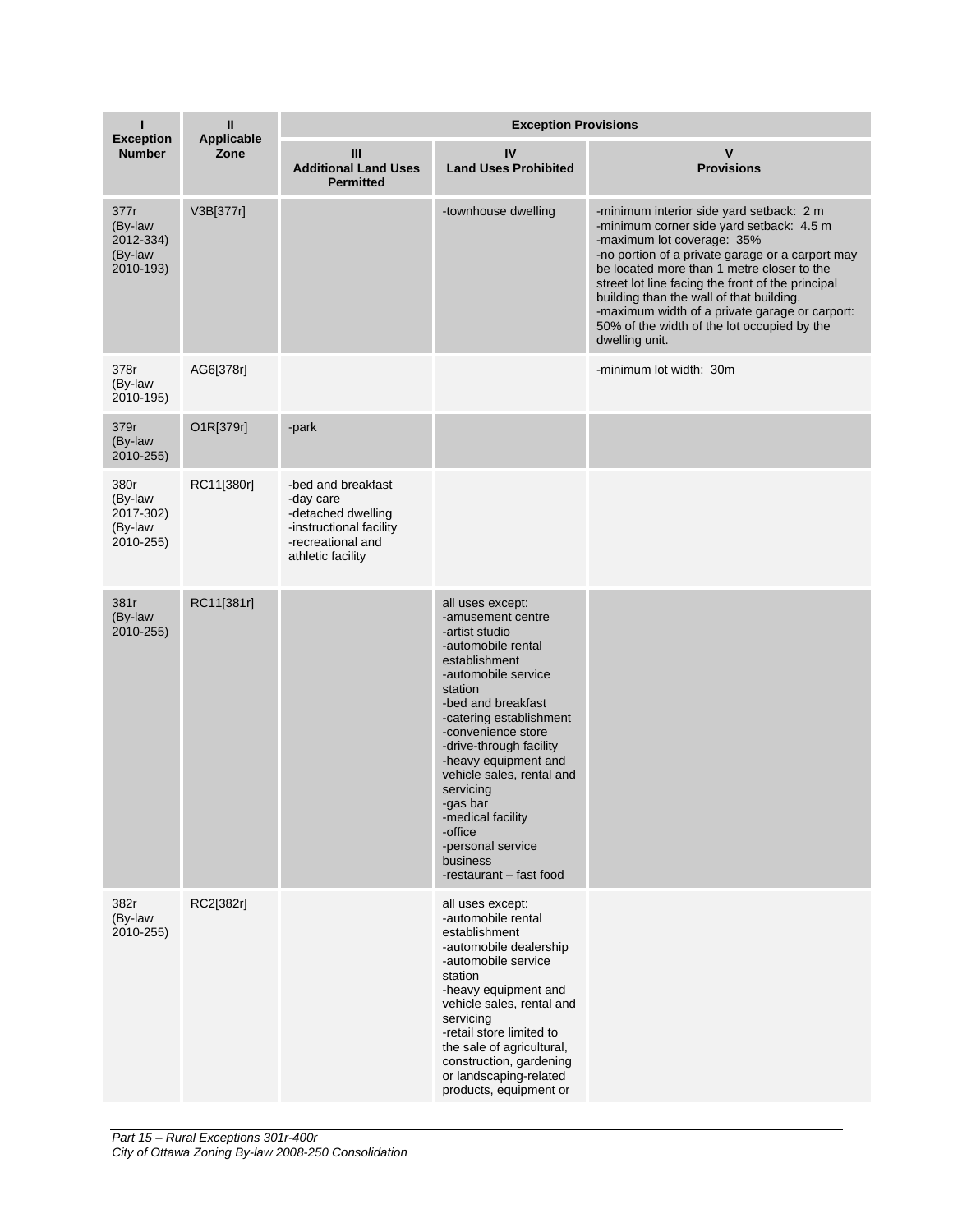| п                                 | Ш<br>Applicable<br>Zone | <b>Exception Provisions</b>                                                                                                                                                                                                                                                                                          |                                                                                                                                                                                                                                                 |                                                                                                                                                                                                                                                                                                                                                                                                                                                                                                                       |  |
|-----------------------------------|-------------------------|----------------------------------------------------------------------------------------------------------------------------------------------------------------------------------------------------------------------------------------------------------------------------------------------------------------------|-------------------------------------------------------------------------------------------------------------------------------------------------------------------------------------------------------------------------------------------------|-----------------------------------------------------------------------------------------------------------------------------------------------------------------------------------------------------------------------------------------------------------------------------------------------------------------------------------------------------------------------------------------------------------------------------------------------------------------------------------------------------------------------|--|
| <b>Exception</b><br><b>Number</b> |                         | Ш<br><b>Additional Land Uses</b><br><b>Permitted</b>                                                                                                                                                                                                                                                                 | IV<br><b>Land Uses Prohibited</b>                                                                                                                                                                                                               | V<br><b>Provisions</b>                                                                                                                                                                                                                                                                                                                                                                                                                                                                                                |  |
|                                   |                         |                                                                                                                                                                                                                                                                                                                      | supplies                                                                                                                                                                                                                                        |                                                                                                                                                                                                                                                                                                                                                                                                                                                                                                                       |  |
| 383r<br>(By-law<br>2010-255)      | RC[383r]                |                                                                                                                                                                                                                                                                                                                      | all uses except:<br>-agricultural use<br>-garden centre<br>-retail store limited to<br>the sale of agricultural,<br>construction, gardening<br>or landscaping related<br>products, equipment or<br>supplies                                     |                                                                                                                                                                                                                                                                                                                                                                                                                                                                                                                       |  |
| 384r<br>(By-law<br>2010-255)      | RC3[384r]               |                                                                                                                                                                                                                                                                                                                      | all uses except:<br>-retail store limited to<br>the sale of agricultural,<br>construction, gardening<br>or landscaping related<br>products, equipment or<br>supplies<br>-animal care<br>establishment<br>-animal hospital<br>-detached dwelling | 384r                                                                                                                                                                                                                                                                                                                                                                                                                                                                                                                  |  |
| 385r<br>(By-law<br>2010-255)      | RG3[385r]               | -office<br>-recreational and<br>athletic facility<br>-research and<br>development centre<br>-technology industry<br>-agricultural use limited<br>to a nursery,<br>greenhouse or market<br>garden<br>-broadcasting station<br>-catering establishment<br>-place of assembly<br>-production studio<br>-training centre | -convenience store<br>-drive-through facility<br>-restaurant                                                                                                                                                                                    | - minimum front yard: 15m<br>-minimum rear yard not abutting a railroad right-<br>of-way: 8m<br>-maximum lot coverage: 35%<br>-no maximum building height<br>-where holding symbol exists, it may only be<br>removed once the City has approved an overall<br>plan for servicing for the area and any<br>necessary subdivision plans are submitted and<br>approved                                                                                                                                                    |  |
| 386r<br>(By-law<br>2010-255)      | V1C[386r]-h             |                                                                                                                                                                                                                                                                                                                      |                                                                                                                                                                                                                                                 | The holding symbol may only be removed once:<br>the City has approved an overall plan of<br>servicing; and any necessary subdivision plans<br>are submitted and approved                                                                                                                                                                                                                                                                                                                                              |  |
| 387r<br>(By-law<br>2010-287)      | RC1[387r]               | -retail store<br>-medical facility                                                                                                                                                                                                                                                                                   | -amusement park<br>-campground<br>-car wash                                                                                                                                                                                                     | -the lands zoned RC1[387r] are one lot for<br>zoning purposes, notwithstanding the lawful<br>division of a lot pursuant to the Planning Act, as<br>amended, the Condominium Act, as amended<br>or any other similar legislation<br>-minimum front yard setback: 1 metre<br>-driveways, aisles and parking spaces may be<br>shared between the properties zoned<br>RC1[387r]<br>-minimum number of required parking spaces<br>per 100 m <sup>2</sup> of gross floor area: 3 spaces<br>-clause 217(1)(c) does not apply |  |
| 388r<br>(By-law<br>2010-298)      | RU[388r]                |                                                                                                                                                                                                                                                                                                                      | -all uses except<br>agricultural use                                                                                                                                                                                                            | -minimum required lot width: 10 m<br>-no buildings are permitted                                                                                                                                                                                                                                                                                                                                                                                                                                                      |  |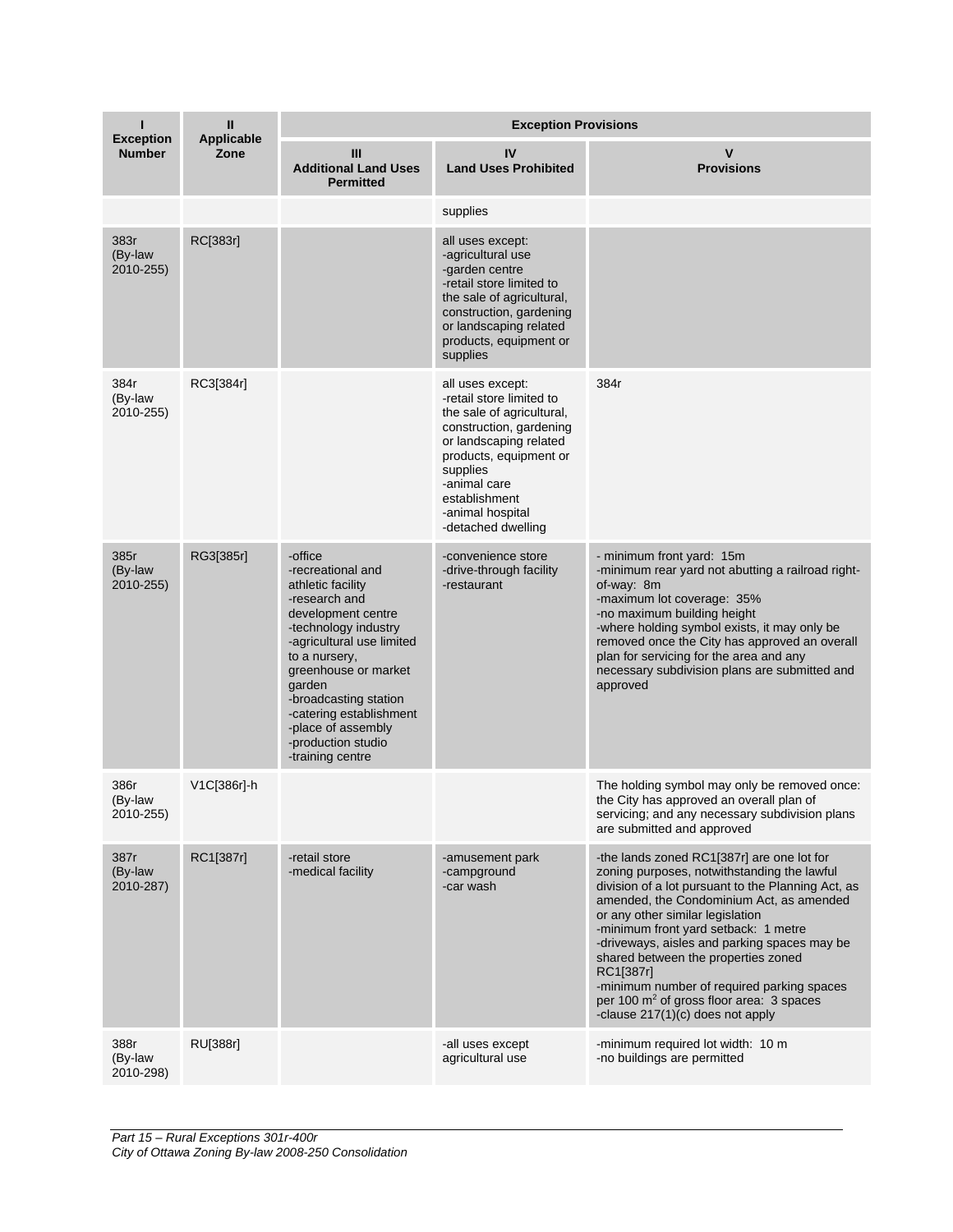| <b>Exception</b>             | Ш<br><b>Applicable</b><br>Zone        | <b>Exception Provisions</b>                          |                                   |                                                                                                                                                                                                                                                                                                                                                                                                                                                                                                                                                                                                                                                                                                                                                                                                                                                                                                                                                                                                                                                                                                                                                                                                                                                                                                                                               |  |
|------------------------------|---------------------------------------|------------------------------------------------------|-----------------------------------|-----------------------------------------------------------------------------------------------------------------------------------------------------------------------------------------------------------------------------------------------------------------------------------------------------------------------------------------------------------------------------------------------------------------------------------------------------------------------------------------------------------------------------------------------------------------------------------------------------------------------------------------------------------------------------------------------------------------------------------------------------------------------------------------------------------------------------------------------------------------------------------------------------------------------------------------------------------------------------------------------------------------------------------------------------------------------------------------------------------------------------------------------------------------------------------------------------------------------------------------------------------------------------------------------------------------------------------------------|--|
| <b>Number</b>                |                                       | Ш<br><b>Additional Land Uses</b><br><b>Permitted</b> | IV<br><b>Land Uses Prohibited</b> | v<br><b>Provisions</b>                                                                                                                                                                                                                                                                                                                                                                                                                                                                                                                                                                                                                                                                                                                                                                                                                                                                                                                                                                                                                                                                                                                                                                                                                                                                                                                        |  |
| 389r<br>(By-law<br>2010-298) | RI5[389r]                             |                                                      |                                   | -minimum required lot width: 16 m                                                                                                                                                                                                                                                                                                                                                                                                                                                                                                                                                                                                                                                                                                                                                                                                                                                                                                                                                                                                                                                                                                                                                                                                                                                                                                             |  |
| 390r<br>(By-law<br>2010-308) | RR3[390r]                             |                                                      |                                   | -minimum lot width: 30 metres                                                                                                                                                                                                                                                                                                                                                                                                                                                                                                                                                                                                                                                                                                                                                                                                                                                                                                                                                                                                                                                                                                                                                                                                                                                                                                                 |  |
| 391r<br>(By-law<br>2010-332) | RI[391r]                              |                                                      |                                   | -minimum corner side yard setback: 3 metres<br>-maximum principal building height: 11 metres                                                                                                                                                                                                                                                                                                                                                                                                                                                                                                                                                                                                                                                                                                                                                                                                                                                                                                                                                                                                                                                                                                                                                                                                                                                  |  |
| 392r<br>(By-law<br>2010-376) | RR5[392r]<br>RR11[392r]<br>RR15[392r] |                                                      |                                   | -minimum lot width: 15 m<br>-minimum lot area: $1000 \text{ m}^2$<br>-minimum interior side yard: 3 m<br>-despite the definition of lot width in Section 54,<br>lot width is defined as the distance between the<br>side lot lines measured along the front lot line<br>-additions and accessory structures, maximum<br>24 square metres in floor area as measured<br>from the outside walls, are permitted within the<br>30 metre setback from watercourses and<br>waterbodies as long as the addition or<br>accessory structure is no closer than the<br>principal building to the water<br>-uncovered, unenclosed features such as decks<br>or platforms where the walking surface is not<br>higher than 0.6 m above adjacent grade are<br>permitted to project a maximum of 3 metres<br>from a principal building located within the 30<br>metre setback from watercourses and<br>waterbodies<br>-uncovered, unenclosed features such as decks<br>or platforms where the walking surface is higher<br>than 0.6 m above adjacent grade are permitted<br>to project a maximum of 3 metres, but no closer<br>than 1 metre from any lot line, from a principal<br>building located within the 30 metre setback<br>from watercourses and waterbodies<br>-minimum front yard setback for lots abutting<br>watercourses or waterbodies: 3 metres |  |
| 393r<br>(By-law<br>2010-376) | RR11[393r]                            |                                                      |                                   | -minimum lot width: 9 m<br>-minimum lot area: 900 $m2$<br>-despite the definition of lot width in Section 54,<br>lot width is defined as the distance between the<br>side lot lines measured along the front lot line<br>-additions and accessory structures, maximum<br>24 square metres in floor area as measured<br>from the outside walls, are permitted within the<br>30 metre setback from watercourses and<br>waterbodies as long as the addition or<br>accessory structure is no closer than the<br>principal building to the water<br>-uncovered, unenclosed features such as decks<br>or platforms where the walking surface is not<br>higher than 0.6 m above adjacent grade are<br>permitted to project a maximum of 3 metres<br>from a principal building located within the 30<br>metre setback from watercourses and<br>waterbodies<br>-uncovered, unenclosed features such as decks                                                                                                                                                                                                                                                                                                                                                                                                                                           |  |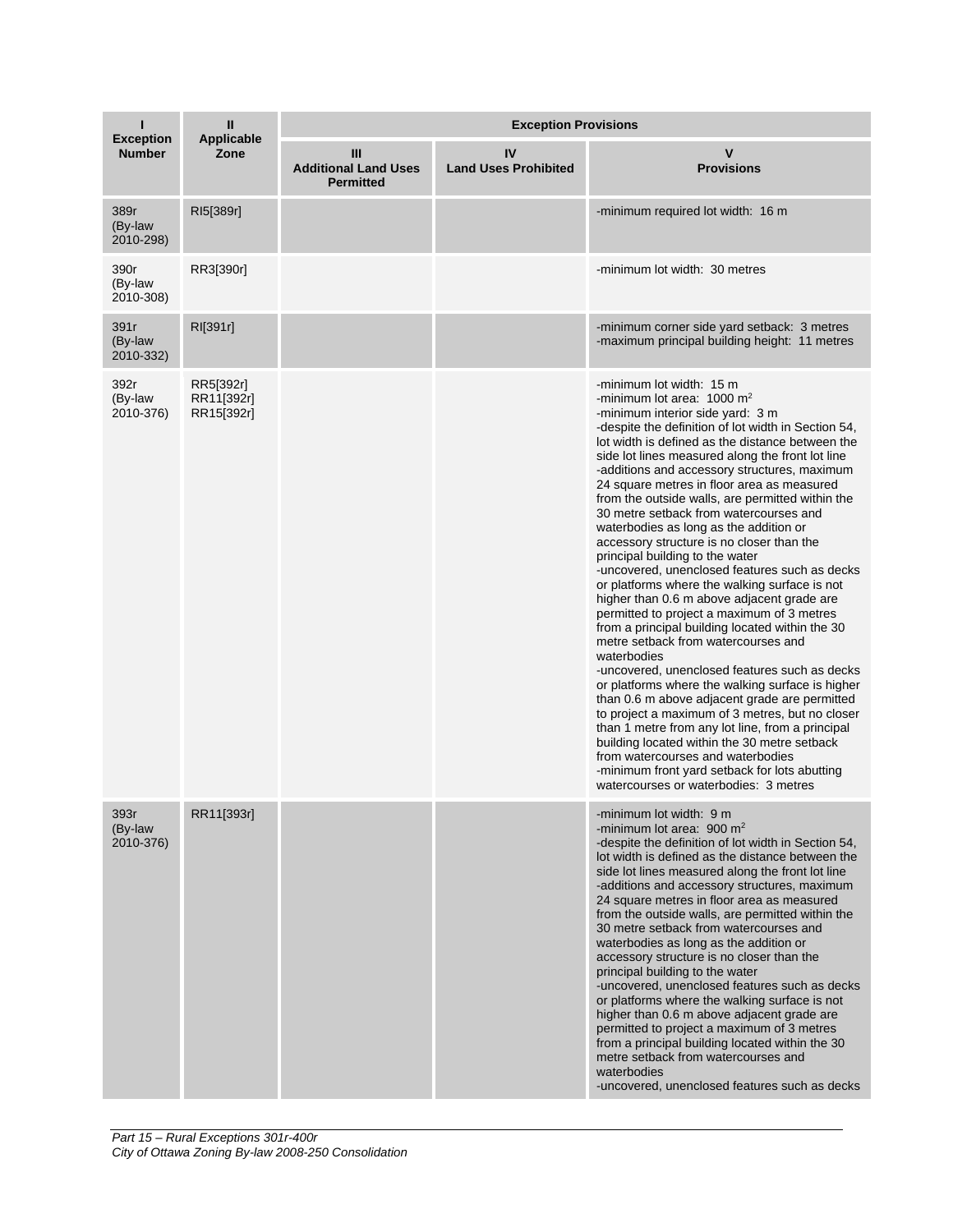| <b>Exception</b>                                                                                     | Ш<br><b>Applicable</b><br>Zone | <b>Exception Provisions</b>                          |                                                                                                                                                                                                                                                                                                                                                                                                                                    |                                                                                                                                                                                                                                                                                                                                                                                                                                                                                                                                                                                                                                                                                                                                                                                                               |  |
|------------------------------------------------------------------------------------------------------|--------------------------------|------------------------------------------------------|------------------------------------------------------------------------------------------------------------------------------------------------------------------------------------------------------------------------------------------------------------------------------------------------------------------------------------------------------------------------------------------------------------------------------------|---------------------------------------------------------------------------------------------------------------------------------------------------------------------------------------------------------------------------------------------------------------------------------------------------------------------------------------------------------------------------------------------------------------------------------------------------------------------------------------------------------------------------------------------------------------------------------------------------------------------------------------------------------------------------------------------------------------------------------------------------------------------------------------------------------------|--|
| <b>Number</b>                                                                                        |                                | Ш<br><b>Additional Land Uses</b><br><b>Permitted</b> | IV<br><b>Land Uses Prohibited</b>                                                                                                                                                                                                                                                                                                                                                                                                  | v<br><b>Provisions</b>                                                                                                                                                                                                                                                                                                                                                                                                                                                                                                                                                                                                                                                                                                                                                                                        |  |
|                                                                                                      |                                |                                                      |                                                                                                                                                                                                                                                                                                                                                                                                                                    | or platforms where the walking surface is higher<br>than 0.6 m above adjacent grade are permitted<br>to project a maximum of 3 metres, but no closer<br>than 1 metre from any lot line, from a principal<br>building located within the 30 metre setback<br>from watercourses and waterbodies<br>-minimum front yard setback for lots abutting<br>watercourses or waterbodies: 3 metres                                                                                                                                                                                                                                                                                                                                                                                                                       |  |
| 394r                                                                                                 | Reserved for<br>future use     |                                                      |                                                                                                                                                                                                                                                                                                                                                                                                                                    |                                                                                                                                                                                                                                                                                                                                                                                                                                                                                                                                                                                                                                                                                                                                                                                                               |  |
| 395r<br>(By-law<br>2010-377)                                                                         | O1[395r]<br>V11[395r]          |                                                      |                                                                                                                                                                                                                                                                                                                                                                                                                                    | -a no-touch area of 15 metres from the Buckles<br>Municipal Drain and Schell Branch, measured<br>shoreward from the edge of the average annual<br>high water mark is required<br>-a no-build area of 15 metres from the Buckles<br>Municipal Drain and Schell Branch, measured<br>shoreward from the edge of the average annual<br>high water mark is required<br>-the no-touch area shall be an area left in its<br>natural state and protected from any human<br>activity<br>-the no-build area shall be an area where no<br>buildings or structures of any kind, including but<br>not limited to residential dwellings, decks,<br>gazebos, sheds, garages, workshops, septic<br>systems, wells, swimming pools, change<br>houses, pump houses, nor any structural<br>landscaping of any kind are permitted |  |
| 396r<br>(By-law<br>2018-206)<br>(By-law<br>2014-189)<br>(By-law<br>2012-334)<br>(By-law<br>2010-373) | VM3[396r]                      |                                                      | -apartment dwelling, low<br>rise<br>-bed and breakfast<br>-detached dwelling<br>-duplex dwelling<br>-dwelling unit<br>-home-based business<br>-home-based daycare<br>-linked-detached<br>dwelling<br>-townhouse dwelling<br>-residential care facility<br>-retirement home<br>-retirement home.<br>converted<br>-rooming house<br>-secondary dwelling unit<br>-semi-detached dwelling<br>-stacked dwelling<br>-three-unit dwelling |                                                                                                                                                                                                                                                                                                                                                                                                                                                                                                                                                                                                                                                                                                                                                                                                               |  |
| 397r<br>(By-law<br>$2011 - 44$                                                                       | VM[397r]-h                     |                                                      | -automobile service<br>station                                                                                                                                                                                                                                                                                                                                                                                                     | -The holding symbol will not be removed until<br>such time as:<br>a) a nitrate assessment has been carried out<br>using the reasonable use guidelines provided<br>by Ministry of Environment Guideline B-7<br>(subject to the proviso that these guidelines<br>shall also apply for wastewater treatment<br>volumes of less than 10,000 litres per day)<br>which demonstrates that the nitrate impact from<br>the proposed development is no greater than                                                                                                                                                                                                                                                                                                                                                     |  |